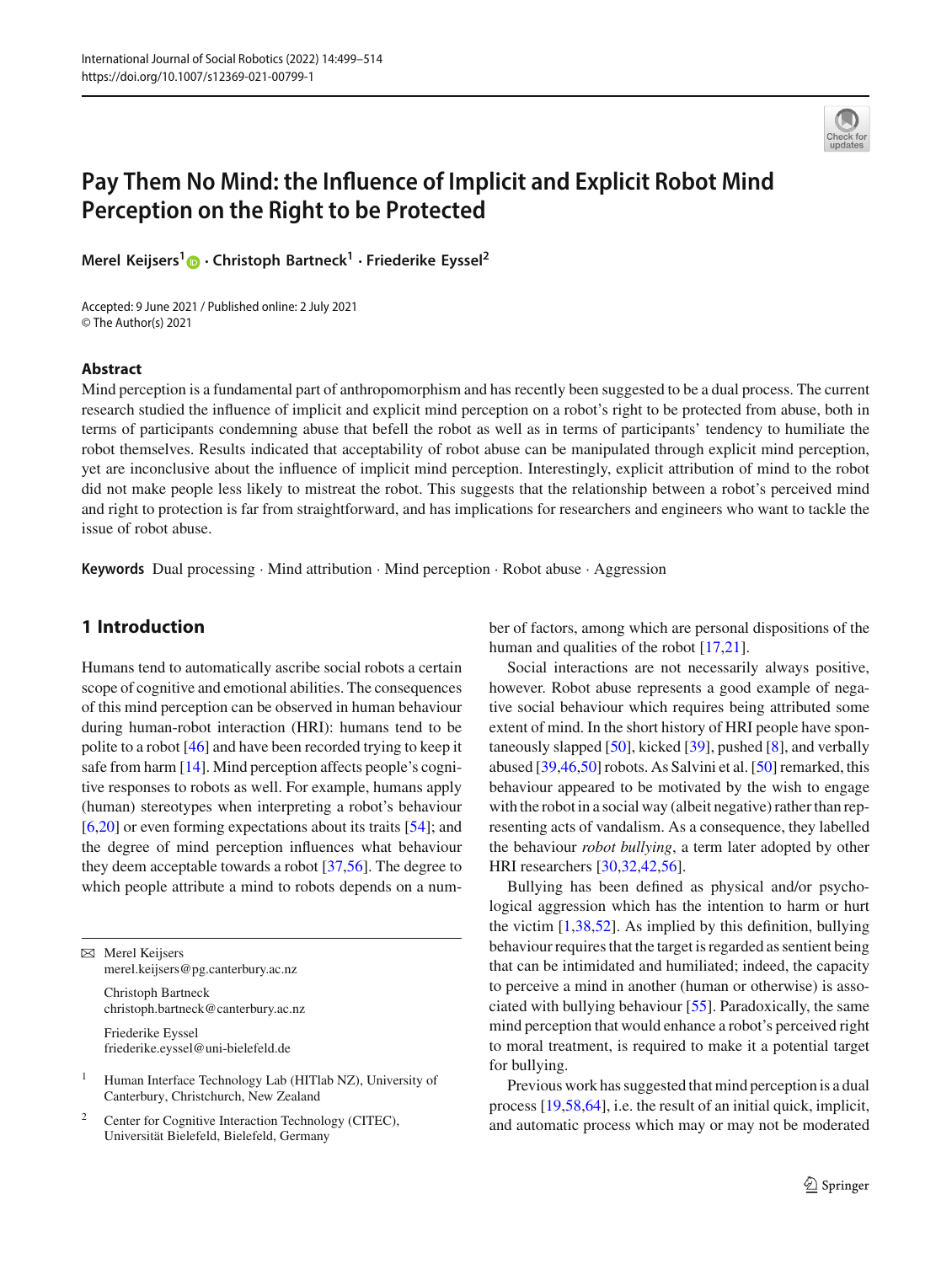by more deliberate reflective processes. Nonhuman agents thus may be automatically categorised as humanlike and possessing a mind, but more deliberate reflective processes can moderate this initial evaluation. Special about robots (compared to animals, both human and nonhuman) is that people rationally know these agents are insentient, thus creating additional tension between automatic and reflective processes. The current set of experiments aims to explore the influence of a robot's implicit and explicit mind attribution on the acceptability of its abuse.

While there is an extensive literature on the ethical aspects of robot bullying (see for example [\[32](#page-13-8)[,47](#page-14-9)[,53\]](#page-14-10)), the debate on the ethical implications of robot abuse are beyond the scope of this paper. Instead, it will focus on robot mind attribution as a psychological moderator of how robot bullying is perceived.

## **1.1 Mind Perception in Robots**

Psychological anthropomorphism, or the tendency to ascribe humanlike attributes (e.g. emotions, cognition, intentions, characteristics) to nonhuman entities such as deities, objects, animals and even abstract paintings [\[18\]](#page-13-11) is of all ages [\[34](#page-13-12)]. It has been theorised to be motivated by three factors: elicited agent knowledge, and both the human need to explain or understand the agents behaviour as well as the need for social interaction [\[17](#page-13-3)].

This first factor postulates that if one or more characteristics of the agent activates knowledge about humans, this knowledge will then be generalised to the agent. For example, if the agent has a humanlike voice, knowledge structures on how to extract information from voices (e.g. gender and emotional state of the speaker) will become activated and the human will use this knowledge to make inferences about the agent. Previous research has shown that this could also hold true in HRI: the gender of a robot's voice does not influence anthropomorphism ratings when the voice is computer generated, but when the voice is human robots with the same gender as the participant are rated as more "like them" [\[22](#page-13-13)].

The second factor proposes that people will use mind perception as a way to reduce uncertainty about, and by consequence regain a sense of control over, the environment. By projecting humanlike intentions onto an erratic agent, humans can try to anticipate its future behaviour. This factor as well has been confirmed in the HRI context: people perceive mind in an unpredictable robot to a greater extent than in a predictable robot [\[61\]](#page-14-11).

Finally, the third factor asserts that people have a need for social connection and may turn to nonhuman agents to fulfil this need. Indeed, self-reported loneliness correlated with participant's mind perception in a robot; and when experimentally manipulated, loneliness increased mind attribution to a wide range of other nonhuman agents [\[18](#page-13-11)].

Mind perception has been linked to the moral standing of an agent [\[24](#page-13-14)] and, in human-human interaction, (inversely) to aggression [\[26\]](#page-13-15). Humans have the innate drive to maintain a positive self image, and knowingly hurting a sentient being would normally interfere with perceiving oneself as a moral individual. In order to resolve this conflict humans perceive their human victims as slightly less capable of thinking and feeling before engaging in an act of aggression [\[10](#page-13-16)[,36](#page-13-17)]. As a result of this lowered mind attribution aggressors are discharged from the obligation of treating the victim in a moral way, which in turn allows them to harm or hurt their victim.

This link between mind attribution and (un)willingness to harm or let be harmed has also been explored in an HRI context specifically. Research on the influence of a robot's looks or background story on people's willingness to protect it from harm and their perceived immorality of hurting it suggests that adding anthropomorphic features increases moral standing. For example, humanlike visual cues on a robot increase willingness amongst participants to protect it from harm [\[48](#page-14-12)]. Attributing a personality to a simple bug robot through providing further information about it increased participants' hesitation before harming it [\[16](#page-13-18)]. Similarly, functional robots that had been given a name allegedly were less often the target of abuse when they malfunctioned than their anonymous counterparts [\[15](#page-13-19)]. Briggs and Scheutz [\[7\]](#page-13-20) experimentally manipulated a small humanoid robots capability to express distress, and found that this indeed affected participants' behaviour. People were less likely to insist that the NAO robot should follow the command to topple over a tower it had just painstakingly built when the robot protested in an emotional way compared to when it remained silent [\[7](#page-13-20)]. Similarly, participants hesitated longer before switching off an expressive iCat robot when the robot acted intelligent and agreeable, than when it communicated in a manner that was either intelligent, or agreeable, or neither [\[3\]](#page-12-2).

However, other studies report conflicting results. In contrast to the iCat study [\[3\]](#page-12-2), Horstmann et al. [\[28\]](#page-13-21) found that when a robot without social behaviour protested against being switched off, this resulted in longer hesitation and lesser inclination to switch the robot off than when it did display social cues. Tan et al. [\[56\]](#page-14-2) measured participants' willingness to intervene as a confederate verbally and physically abused a small Cozmo robot during a collaborative game. There was a marginal trend where participants were more likely to discourage mistreatment if the robot did not display any emotional cues throughout the game, versus when it celebrated successes and mourned losses. Nomura et al. [\[42](#page-14-4)] interviewed children who abused the anthropomorphic Robovie robot in a shopping mall. Most children saw the robot as human-like rather than machine-like and about half saw the robot as capable of perceiving its environment. Yet neither observation had stopped them from physically and verbally abusing the robot.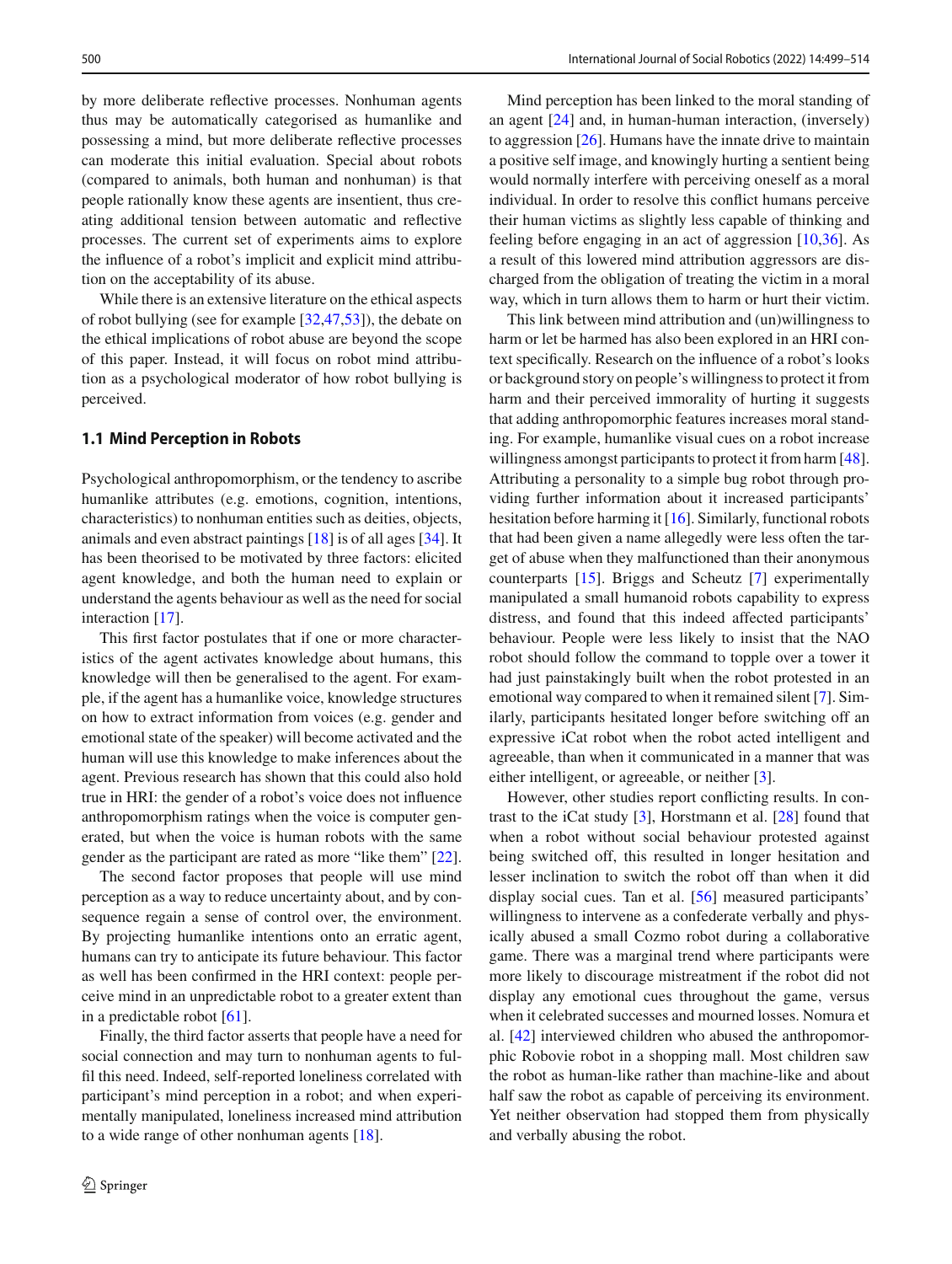How to explain these inconsistent findings? Urquiza-Haas and Kotrschal [\[58](#page-14-7)] proposed that mind perception, and by extension empathy, is the result of a cognitive dynamic where implicit processes cause the emergence of early evaluations, and deliberate, reflective processes shape and nuance this evaluation (see also [\[62](#page-14-13)]). Initial implicit responses can be triggered by features of the agent [\[62\]](#page-14-13) or priming [\[58](#page-14-7)] and then are moderated by reflective processing. This reflective or top-down processing is slow, takes effort, and is limited by motivation and working memory capacity: cognitive load has been shown to increase mind perception [\[60\]](#page-14-14), as have feelings of loneliness (i.e. increased motivation to find social interaction) [\[18](#page-13-11)]. Because these factors are highly variable, it has been theorised that while bottom-up processes will show little variance between people, explicit mind perception will be highly volatile [\[58](#page-14-7)].

## **1.2 Robot Mind Perception as a Dual Process**

There is a number of studies that show activation of implicit mind perception processes in human robot interaction. For example, mirror neurons get activated after observing performing an action regardless of whether the arm is human or robotic [\[23](#page-13-22)[,43\]](#page-14-15). In addition, both watching a robot versus a human being abused activates certain brain areas related to empathy [\[44\]](#page-14-16). Krach et al. [\[31](#page-13-23)] found that brain areas that have been linked to the Theory of Mind network are activated when humans played a game with a robot opponent (both humanoid and functional in design); activation of the same areas and intensity was observed when the interaction partner was a human. Providing social cues, such as expressing emotions and displaying non-verbal behaviour, can furthermore enhance implicit mind perception [\[2](#page-12-3)[,63](#page-14-17)[,64](#page-14-8)].

Top-down processes can furthermore alter the initial evaluation after it has been formed. Rosenthal-Von Der Pütten et al. [\[49](#page-14-18)] compared participants' brain activation patterns in response to viewing the abuse of a cardboard box, a robot and a human. They found that in the questionnaires participants attributed equal levels of emotion to the human and the robot, and reported feeling the same amount of empathy towards the robot and the human when they were mistreated. In contrast, fMRI scans showed greater activation in participants' right putamen when watching the human being mistreated than when watching the robot being mistreated. This area has been associated with empathy and emotional distress [\[49](#page-14-18)].

The opposite effect, where brain activation patterns are interchangeable but explicit evaluation differs has been found as well. In a study where participants played a game against either a functional robot, a humanoid robot, or a human opponent, activation of brain areas related to Theory of Mind were very similar across all partner types, yet self-report measures differed. Participants claimed that they had more fun when they interacted with either the human or the humanoid robot opponent (compared to the functional robot), and they attributed higher intelligence and more competitiveness to these opponents too [\[31](#page-13-23)]. To complicate interpretation further, Banks [\[2](#page-12-3)] found that implicit mind attribution, which was deducted from the way that people interpreted robot behaviours, was not significantly related to explicit mind attribution, which was measured by the dichotomous question "does this agent have a mind?". The binary either-or decision may have influenced these results, especially since the line-up of agents that were assessed for possessing mind included a human. It is possible that the human was used as a benchmark, and none of the robots was reliably seen as having an equal amount of mind.

Thus, the degree to which people perceive a mind in a robot depends on a number of factors. Some of these influence implicit mind perception, such as the personality of the person and qualities of the robot [\[17](#page-13-3)[,21](#page-13-4)], and others which moderate explicit processing, such as causal reasoning about a robot's mental state [\[58\]](#page-14-7). To our knowledge, however, no study has considered the separate effects of implicit and explicit robot mind perception on (right to protection from) aggression.

# **1.3 Current Experiments**

The current research will search to answer the following research questions:

- 1. Does telling people that a robot possesses a mind, i.e., is capable of experiencing emotions and cognition, affect how unacceptable they find robot bullying?
- 2. Do emotional cues that imply the robot has a mind affect how unacceptable people find robot bullying?
- 3. Does explicit information that a robot does not possess a mind change the influence of implied mind on how unacceptable people find robot bullying?
- 4. Does telling people that a robot possesses a mind reduce their willingness to publicly humiliate it?

These questions are addressed in two experiments. In Experiment 1, was vignette-based and addressed the first three research questions. Robot sentience was manipulated in two ways: through having the robot display emotional cues, and through telling participants that the robot could think and feel. Participants then indicated how unacceptable they considered varying bullying behaviours towards the robot.

In Experiment 2, the first and the last research question were addressed. Participants interacted with embodied robot that was introduced as either capable or incapable of thinking and feeling. They then indicated how unacceptable they considered bullying this robot; and were offered an opportunity to humiliate the robot they had just interacted with.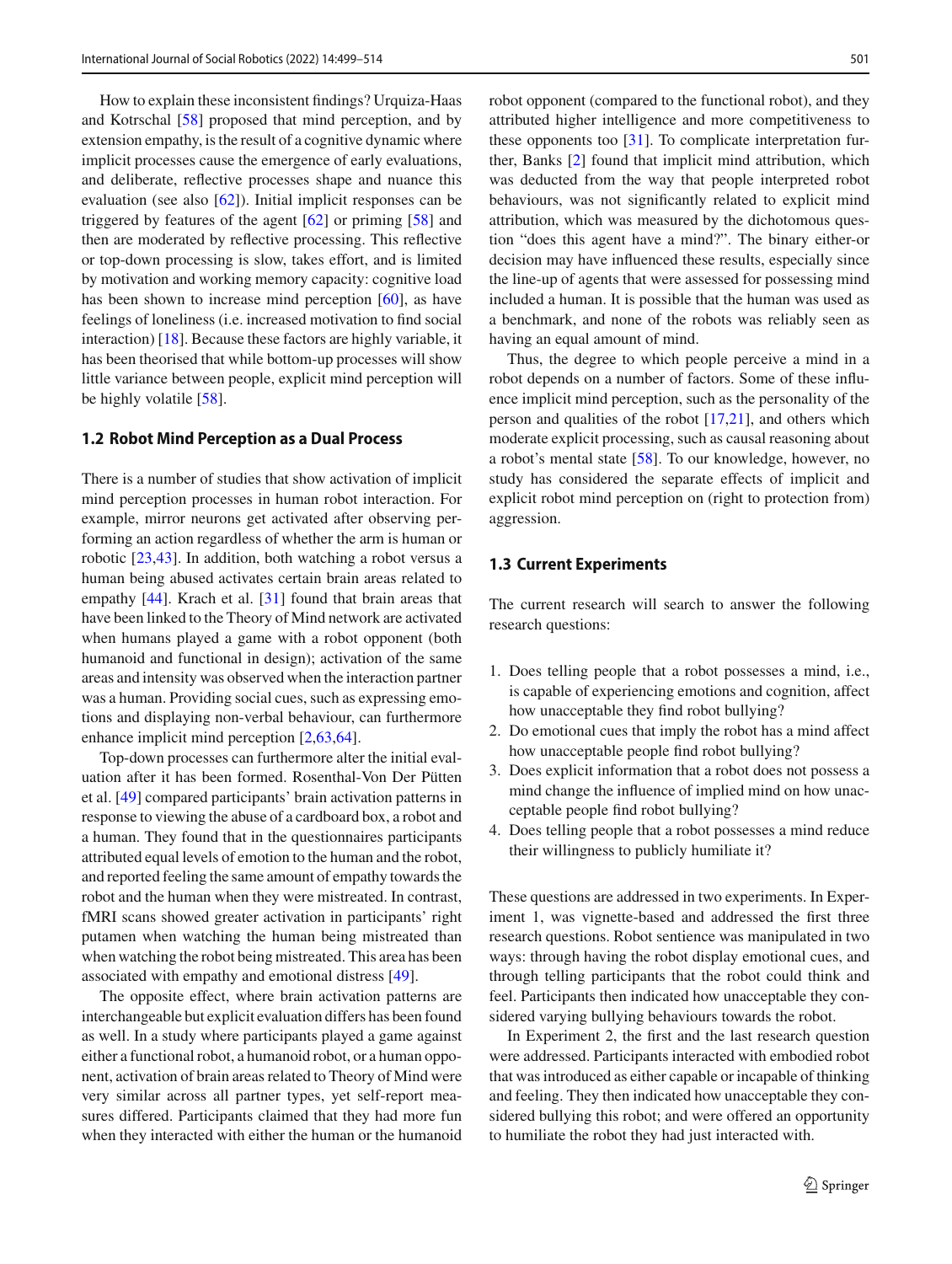It was expected that both implicit and explicit mind attribution would enhance a robot's right to protection. Moreover, it was expected that participants would be more likely to humiliate the robot after being explicitly informed of its lack of mind.

The experiments have been reviewed and approved by the Human Ethics Committee at the University of Canterbury (reference HEC2019/47).

# **2 Experiment 1**

Experiment 1 was an online scenario-based (vignette) study that followed a 2 (Explicit mind attribution through robot introduction: no mind attributed versus mind attributed)  $\times$ 3 (Implicit mind attribution through robot response to mistreatment: no response, non-emotional response, emotional response) between participant design. The dependent variable was the robot's right to protection, measured in the extent to which participants condemned the mistreatment of the robot.

The non-emotional response was added to the implicit mind attribution manipulation to rule out the possibility that a higher condemnation of abuse for the protesting robot was not due to its emotional response, but rather because participants had been reminded that mistreatment in general is bad. Participants' general tendency to anthropomorphise and affinity with technology were assessed in order to check whether they were similarly distributed across the six conditions.

## **2.1 Methods**

#### **2.1.1 Participants**

Participants for Experiment 1 were recruited using Amazon Mechanical Turk (MTurk), an online platform for data collection. Previous studies have indicated that data collected via MTurk are of equal quality to data collected through onsite recruitment or participant data from forums [\[5](#page-12-4)[,51](#page-14-19)], with internal motivation rather than monetary reward being the main motive for participating [\[9\]](#page-13-24). We restricted participation to participants residing in English-speaking countries (i.e. USA, Canada, Australia, New Zealand, United Kingdom, or Ireland) and accredited with Master status, i.e. with a low incidence of work being rejected.

A total of 193 people participated in Experiment 1. After having recruited the first 66 participants, it became apparent that basic demographics, gender and age, had not been assessed. Therefore, these demographics were included for the remainder of the data collection. Of the 126 participants who completed the survey after the error had been detected, 53.97% were female, with a mean age of 41.65 years (*SD* = 11.42). In return for their participation, workers

were reimbursed with .90US\$, in accordance with MTurk reimbursement custom.

#### **2.1.2 Procedure**

Prospective participants could read a short description of the study in MTurk. If they decided to participate, they were directed to a Qualtrics survey page, where they provided informed consent and reported their age and gender.

Subsequently, participants were randomly assigned to one of the six conditions. Depending on the condition, participants were presented with a vignette in which the robot was either explicitly attributed a mind or explicitly not attributed a mind (see Table [1.](#page-4-0) The vignette further described a humanrobot interaction between a participant and the robot which included mistreatment of the robot. Depending on the experimental condition, the robot responded to the mistreatment in a non-emotional way, in an emotional way, or not at all.

Finally, participants completed the survey. First they indicated how much they condemned the mistreatment as described in the vignette. Subsequently, they completed the individual tendency to anthropomorphise and the affinity with technology scales. Then participants were thanked for their time, debriefed, and reimbursed.

## **2.1.3 Materials**

*Vignettes* Vignettes constituted an introduction of the robot, a description of the robot mistreatment, and a description of the robot's response to the mistreatment. In order to create the six conditions, nine vignettes were constructed: two different introductions (explicit mind attribution and explicit lack of mind robot), four different robot mistreatment scenarios, and three different robot responses (no response, non-emotional response, emotional response). See Table [1](#page-4-0) for the respective introductions.

The four mistreatment descriptions were created to cover a wide scope of robot mistreatment. They described an interaction between the robot and a participant, where the participant had behaved in an aggressive or impolite way towards the robot: either playing around with the robot's energy supply; verbally abusing it; rejecting the proposal from the robot to split a monetary reward evenly in favour of keeping all the money for themselves; or switching off the robot in spite of the robot asking to be left on in sleep mode since switching it off would result in the robot losing awareness.

There were  $2 \times 4 \times 3 = 24$  possible vignettes to which participants were randomly assigned. The interaction descriptions were not included as an independent variable as they were expected to have no effect on the dependent variable. A manipulation check was carried out to confirm this; see Sect. [2.1.5.](#page-4-1)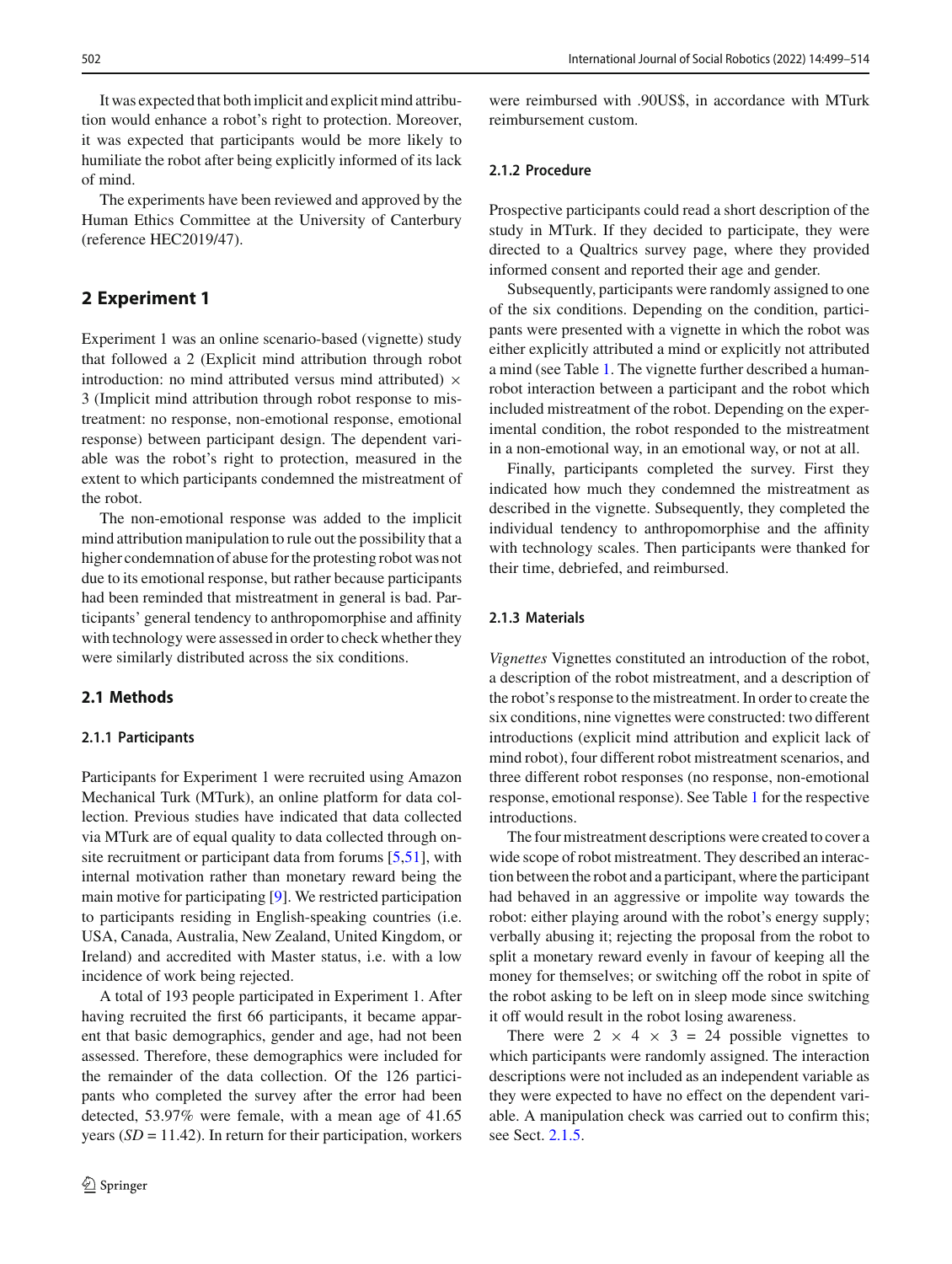<span id="page-4-0"></span>

| Introduction not possessing a mind                                                                                                                                                                                                                                                                                                                                                                                                                                                                                                                                                                                                                                                                                                                                                                                                                              | Introduction possessing a mind                                                                                                                                                                                                                                                                                                                                                                                                                                                                                                                                                                                                                                                                                                                                  |
|-----------------------------------------------------------------------------------------------------------------------------------------------------------------------------------------------------------------------------------------------------------------------------------------------------------------------------------------------------------------------------------------------------------------------------------------------------------------------------------------------------------------------------------------------------------------------------------------------------------------------------------------------------------------------------------------------------------------------------------------------------------------------------------------------------------------------------------------------------------------|-----------------------------------------------------------------------------------------------------------------------------------------------------------------------------------------------------------------------------------------------------------------------------------------------------------------------------------------------------------------------------------------------------------------------------------------------------------------------------------------------------------------------------------------------------------------------------------------------------------------------------------------------------------------------------------------------------------------------------------------------------------------|
| This robot is programmed to appear to be a social being: it is capable<br>of processing, interpreting and calculating an emotional response to<br>its environment. It can store and retrieve names and faces, so that it<br>will state the name of people it has seen before out loud. It can also<br>respond to prespecified commands, and will update its behaviour<br>scheme to mimic an upset or angry response when given certain<br>prompts. It has distance and depth sensors that prevent it from<br>colliding with objects or people and falling off the stairs. All these<br>behaviours give it the appearance of being conscious. The robot has<br>starred in a few of our demos before, although it can't remember<br>this. Recently it made its appearance in its first experiment.<br>However, being a robot, it did not feel excited or nervous. | This is a social robot with his very own personality: it is capable of<br>processing, interpreting and emotionally responding to its<br>environment. It can remember names and faces, and will recognise<br>people it met before. It can understand different commands, and will<br>change its mood depending on how it is treated - for example, it will<br>get upset when mistreated and happy after being told it did well.<br>Moreover, it is aware of its surroundings, so that it can avoid<br>bumping into objects or people and throwing itself off the stairs. The<br>robot is proud to have starred in a few of our demos before, and<br>recently made its appearance in its first experiment, for which it was<br>very excited and a little nervous. |

Left: introduction of the robot not possessing a mind. Right: introduction for the robot possessing a mind

#### **2.1.4 Measurements**

*Condemnation of mistreatment* Condemnation of mistreatment was measured through five items, each scored on a 7-point Likert scale. The items concerned how opposed the participant was to treating the robot like it was treated in the vignette; if they considered the treatment as described acceptable; if they would intervene if they were to witness such treatment of a robot; how important it was to protect a robot like the one in the vignette from being treated like it was; and in general, how important it was for a robot like the one in the vignette to be treated humanely.

*Individual differences in anthropomorphism* Individual differences in anthropomorphism were measured with a questionnaire from Waytz et al. [\[59\]](#page-14-20), although the questions that targeted anthropomorphic qualities of technology (i.e. computers, cars and robots) were taken out since those would likely be affected by the introduction manipulation. The resulting questionnaire consisted of 10 items. Participants were asked to indicate on a 10-point Likert scale to what extent they thought different animals and natural phenomena have mental and emotional responses (e.g. "To what extent does the environment experience emotions?", "To what extent does the average insect have a mind of its own?").

Individual differences in anthropomorphism were assessed in order to check whether participants had similar trait anthropomorphism across the different conditions.

*Affinity with technology* Affinity with technology was measured with a questionnaire taken from Neyer et al. [\[41\]](#page-14-21) and translated from German to English. Participants' individual affinity with technology is measured through their agreement with eight statements (e.g. "I am very curious about new technological developments") on a 5-point Likert scale (ranging from "not at all descriptive of me" to "extremely descriptive of me").

Like the individual differences in anthropomorphism, affinity with technology was assessed in order to check whether participants in different conditions had similar affinity with technology.

#### <span id="page-4-1"></span>**2.1.5 Preliminary Analyses**

Cronbach's alpha was computed for the condemnation of mistreatment scale, as well as the individual differences in anthropomorphism questionnaire and the affinity with technology questionnaire. Internal consistency was high;  $\alpha = .88$ for condemnation,  $\alpha = .85$  for anthropomorphism, and  $\alpha =$ .88 for affinity with technology. The questionnaires and scale were thus deemed reliable [\[12](#page-13-25)].

A  $4\times1$  ANOVA with the four mistreatment scenarios as factors and acceptability of mistreatment as dependent variable confirmed that the scenario did not influence acceptability scores,  $F(3, 189) = 1.01$ ,  $p = .389$ . The mistreatment scenarios thus could be excluded as a factor, as intended.

A 2×3 ANOVA with the robot introduction and robot response as factors and age as dependent variable indicated that age was not equally distributed across the conditions. More specifically, there were main effects for the introduction manipulation  $(F(1, 121) = 6.56, p = .012)$  as well as the robot response  $(F(2, 121) = 5.68, p = .004)$ . A correlation between age and condemnation however was not significant,  $\rho = -.12$ ,  $p = .175$ ). Thus, the difference in age between the conditions was not considered problematic for the condemnation measure. See Table [2](#page-5-0) for the mean age per condition.

A Chi-Square test on the distribution of gender across the six conditions indicated that there was also a significant difference in male to female ratio between the conditions,  $\chi^2(5)$  $= 13.32, p = .021$ , with fewer females in the 'explicit no mind attribution'/'non-emotional response to abuse' condition (see Table [2](#page-5-0) for the gender ratio per condition). However, a regression with condemnation as dependent variable and gender as predictor indicated that gender was not significantly related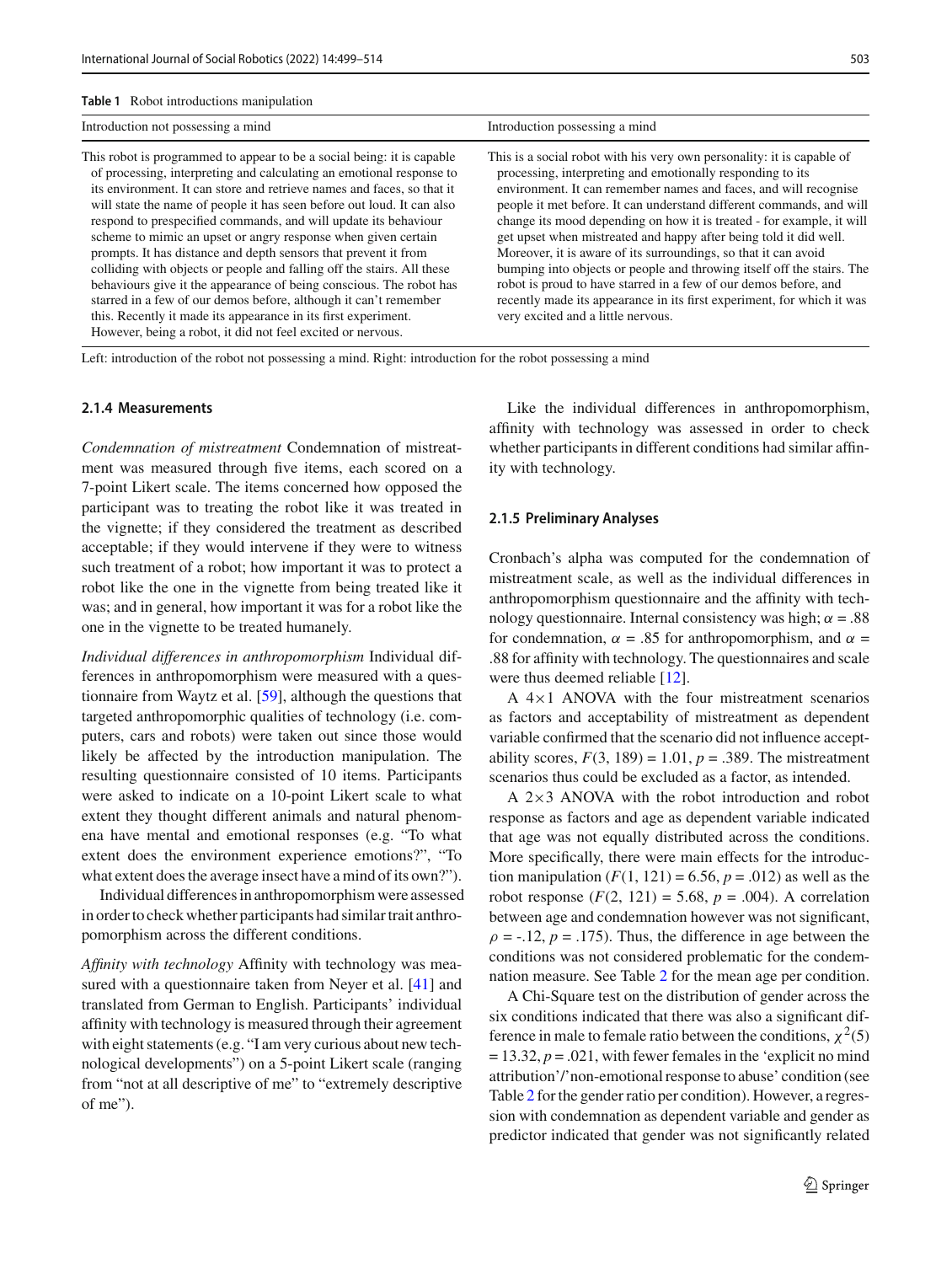<span id="page-5-0"></span>

|                          | Explicitly no mind attributed |               | Explicitly mind attributed |              |               |              |
|--------------------------|-------------------------------|---------------|----------------------------|--------------|---------------|--------------|
|                          | No response                   | Non-emotional | Emotional                  | No response  | Non-emotional | Emotional    |
| Age                      | 50.06 (10.13)                 | 41.00 (12.39) | 38.83 (9.29)               | 41.28(11.15) | 39.57 (12.86) | 40.65(10.11) |
| Percentage male          | 55.56%                        | 21.74%        | 50%                        | 45.83%       | 33.33%        | 76.47%       |
| Trait anthropomorphism   | 4.12(1.59)                    | 4.54(1.78)    | 3.77(1.77)                 | 3.75(1.46)   | 3.90(1.57)    | 3.85(1.80)   |
| Affinity with technology | 3.91(.77)                     | 3.73(0.93)    | 4.05(.94)                  | 3.70(.92)    | 3.96(.80)     | 3.83(.70)    |
| Condemning mistreatment  | 2.71(0.98)                    | 3.01(.97)     | 3.16(1.01)                 | 3.02(.98)    | 3.39(1.10)    | 3.42(1.16)   |

**Table 2** Mean scores (*SD*) for age, trait anthropomorphism, affinity with technology, condemnation of mistreatment per condition

to condemnation,  $t(124) = 1.83$ ,  $p = .070$ . Thus, the different gender ratios across the conditions were not considered problematic.

Anthropomorphic tendencies were similar between the conditions,  $Fs \leq 1.79$ ,  $ps \geq .17$ . Affinity with technology, as well, was similar between the conditions, *Fs* < 1.44, *ps* > .24. See Table [2](#page-5-0) for the mean scores for each scale per condition.

### **2.2 Results**

#### **2.2.1 Main Analyses**

To test the influence of implicit and explicit mind perception on acceptability of robot mistreatment, a 2 (explicit mind attribution: mind attributed vs no mind attributed) $\times$ 3 (robot response: no response, non-emotional, emotional) ANOVA with 'condemnation' as dependent variable was conducted. Significant main effects were found for both explicit mind attribution (*F*(1, 187) = 4.56,  $p = .034$ ,  $\eta_p^2 = .024$ ) and the robot response  $(F(2, 187) = 3.07, p = .049, \eta_p^2 = .029)$ . See Fig. [1](#page-5-1) for the plotted data.

Post-hoc analysis with a Tukey correction on the explicit mind attribution manipulation revealed that robot maltreatment was considered significantly less acceptable when the robot had explicitly been attributed a mind,  $M(SD) =$ 3.27(*.106*), than when it had explicitly been attributed no mind, M(*SD*) = 2.96(*.105*); *t*(1, 187) = -2.12, *p* = .035. Posthoc analysis with a Tukey correction of the robot response manipulation revealed a marginal difference between participants in the non-responsive condition, M(*SD*) = 2.86(*.126*), and the emotional response condition, M(*SD*) = 3.29(*.134*),  $t(1, 187) = -2.32$ ,  $p = .056$ . The other contrasts were also not significant, *t*s > -1.86, *p*s > .155.

# **2.3 Discussion**

Using an online vignette study, Experiment 1 explored the influence of mind perception in a robot on its right to protection. Mind perception was manipulated both explicitly, by telling participants that the robot was capable of think-



<span id="page-5-1"></span>**Fig. 1** Difference in mean condemnation for the robot introduction and robot response conditions. Bars indicate the standard error, \* indicates *p* = .035, † indicates *p* = .056

ing and feeling (versus stating that even if it gave off such signs, it was actually incapable of thinking and feeling); and implicitly, through having the robot respond to mistreatment in an emotional way. In line with expectations, participants found mistreatment less acceptable if they had been explicitly told that the robot was able of thinking and feeling. While a significant main effect was detected for robot response on acceptability, no significant differences between individual conditions emerged from the post hoc test. Looking at the plotted data (Fig. [1\)](#page-5-1), the gap appears to exist mainly between the 'no response' and 'response' (emotional or nonemotional) conditions. Planned comparison tests could to confirm this, but since these were not planned on a priori it would be inappropriate to report them for the current data set. There was no significant interaction effect between implicit and explicit mind perception on how acceptable participants found robot mistreatment.

These results are insufficient to argue that a robot's perceived right to protection may be the result of a cognitive dynamic [\[58\]](#page-14-7). Explicit information of robot mind attribution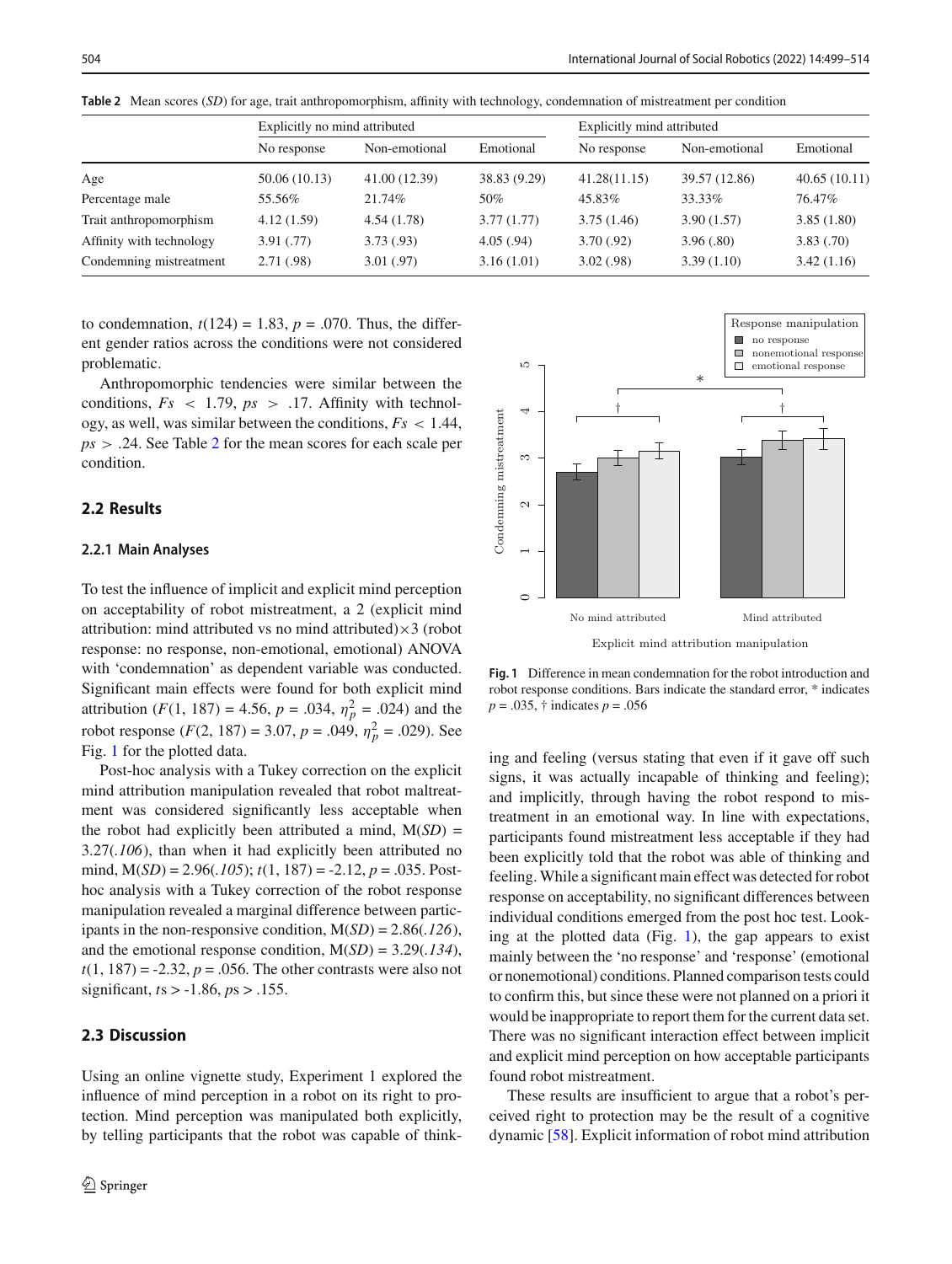clearly affects its right to protection, yet the data and analyses at hand are insufficient to conclude that implicit cues trigger implicit mind attribution. The observed main effect for the response condition together with the plotted data (Fig. [1\)](#page-5-1) suggest that any response (emotional or nonemotional) from the robot may have decreased how acceptable mistreatment was seen. This would mean that not the emotional load, but the overall feedback from the robot's side evoked the participant's response. It may be the case that the robot protesting (emotional or nonemotional) still increased mind perception, as it implies that the robot was aware of its surroundings. It is also possible that the participants took the protest as feedback on the abuser's behaviour, and disapproved of the abuser going directly against instructions provided in an experimental setting. Since mind attribution was not measured, we are unable to test which of the two was the case.

A second limitation of Experiment 1 concerns the scenariobased approach, as well as the measurement of behavioural intentions rather than behaviour. Because Experiment 1 did not include actual human-robot interaction, behavioural intentions can only serve as a proxy for participants' behaviour towards a robot. Previous research on the Media Equation theory [\[45](#page-14-22)] demonstrated a divergence between self-report and actual behaviour. For example, research by Nass et al. [\[40\]](#page-14-23) showed that participants adhered to social norms of politeness when interacting with a computer. However, when asked if they ever were considerate of the computer's feelings, participants would strongly deny this. Embodied robots tend to create a larger social presence [\[33](#page-13-26)[,35\]](#page-13-27), which is important for triggering social behaviour [\[57](#page-14-24)].

In addition, Experiment 1 only measured whether robot mind attribution influences the robot's right to protection. Whether condemning robot mistreatment leads to a reduction in abuse remains to be tested. We conducted Experiment 2 to overcome the problems surrounding scenario-based approaches, to replicate the findings, and to extend the experiment with a measurement of mistreatment behaviour. Moreover, pilot studies were added to validate the manipulations a priori.

## **3 Pilots**

Two pilot studies were completed to validate the manipulation of mind attribution and the measurement of mistreatment in Experiment 2.

Experiment 2 followed a simple single-factor design with two dependent variables. The independent variable was mind attribution to the robot, manipulated in a similar way as the explicit mind attribution in Experiment 1, i.e. by means of the robot's introduction. The first dependent variable was how unacceptable robot abuse was considered, measured in the same way as in Experiment 2. The second dependent variable was the participant's willingness to publicly humiliate the robot.

# <span id="page-6-0"></span>**3.1 Pilot Study 1: Robot Mind Attribution Manipulation**

The robot mind attribution manipulation of Experiment 2 was validated in Pilot study 1. The mind attribution manipulation was an extension of the descriptions displayed at Table [1.](#page-4-0) A few lines were added about the robot's capabilities, as well as a picture of the Vector robot that would be used in Experiment 2.

#### **3.1.1 Methods**

*Participants* Participants were recruited via MTurk. 51 people participated. 24 participants read an introduction that explicitly stated the robot was incapable of thinking and feeling (i.e. no mind attributed), whereas 27 participants read an introduction that depicted the robot as capable of thinking and feeling (i.e. mind attributed). 54.90% of the participants were male, 41.18% female, and 3.92% (two participants) withheld from disclosing their gender. Mean age was 39.12(*SD* = 9.07). Participants received .65 US\$ for their participation. *Procedure* After assessing informed consent as well as age and gender, participants read either of the two proposed robot introductions and filled out the mind attribution questionnaire. Then they were thanked for their time and reimbursed. *Materials* The mind attribution questionnaire was taken from Gray et al. [\[24\]](#page-13-14) and adapted so that the questions explicitly referred to the robot from the introduction. The questionnaire measures to what extent the robot is capable of experiencing 18 different emotional and cognitive states, using a 5-point Likert scale that ranges from "very incapable" to "very capable".

## **3.1.2 Results**

An independent t-test was conducted to test the difference between the two introductions. Mind attribution to the robot was significantly higher for the introduction depicting the robot as possessing a mind, M(*SD*) = 2.64(*.91*), than for the introduction depicting the robot as not possessing a mind,  $M(SD) = 1.90(.95), t(48.75) = -2.85, p = .006.$  The mind attribution manipulation was thus considered valid to use.

#### <span id="page-6-1"></span>**3.2 Pilot Study 2: Robot Mistreatment**

Experiment 2 operationalised its dependent variable "robot humiliation" as whether participants chose to put up a condescending review on public display next to a robot they had just interacted with. This operationalisation was developed,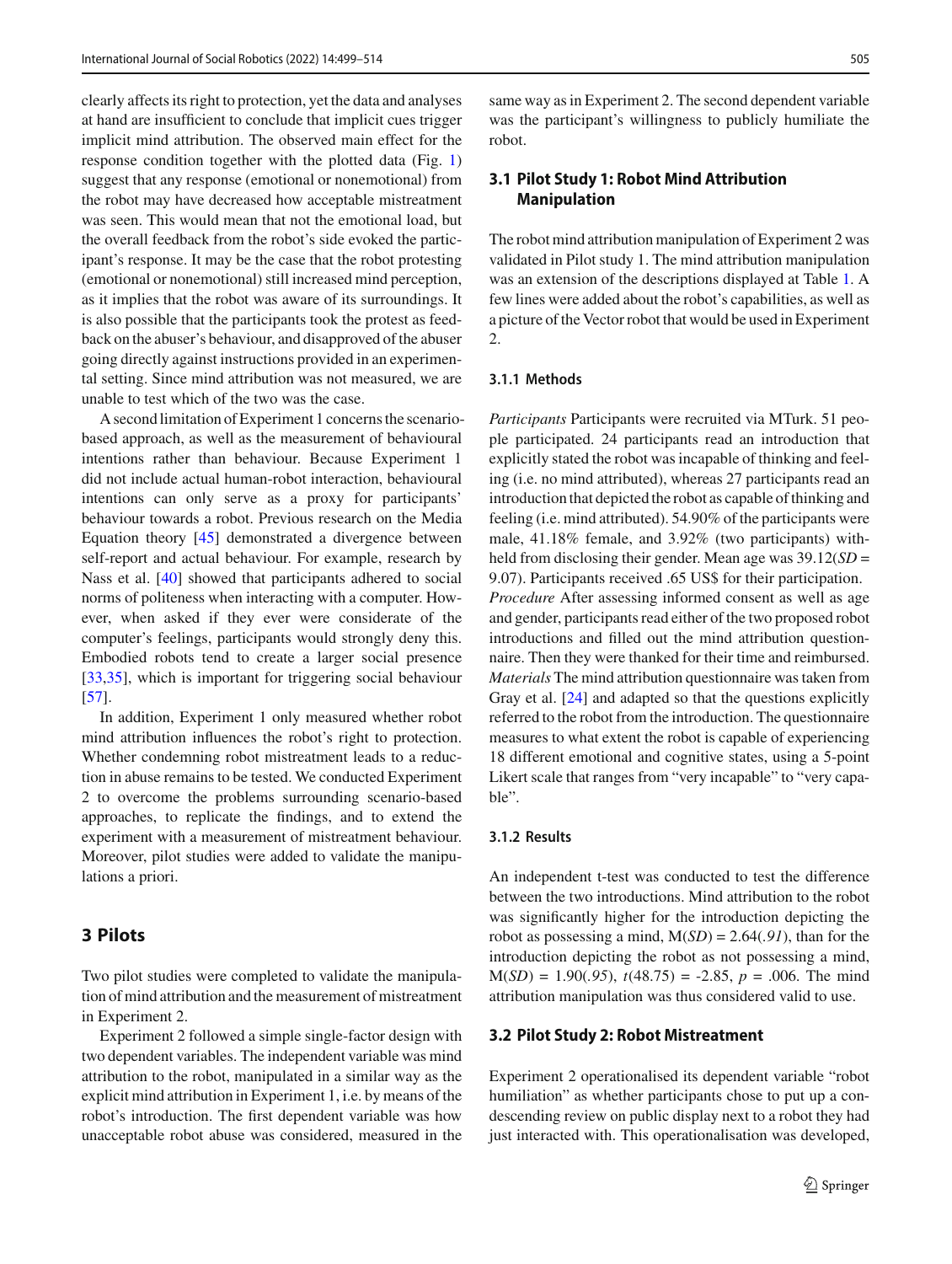tested, and validated in Pilot 2. The resulting review pairs were similar in sentiment and informativeness, but differed significantly in how condescending they were towards the robot.

#### **3.2.1 Methods**

*Participants* The reviews were constructed in two rounds of pilots, then validated in the third. All participants were recruited via MTurk. For the third and final round of piloting the reviews, 45 participants were recruited. Two participants were excluded because of straightlining, i.e. answering every item on the survey with the same score; thus resulting in a dataset of 43 participants. 65.11% of the participants were male, 30.23% were female, and 4.65% withheld from disclosing their gender. Mean age was 41.17(*SD* = 10.43) years. Participants received .60 US\$ for their contribution.

*Procedure* For the first round of testing, 12 reviews were constructed by the researchers out of actual reviews of the Vector robot, taken from Amazon, JB hifi, and tech blogs. The reviews were constructed with the aim of being of approximately equal informative quality but varying sentiment and condescending undertone towards Vector. The resulting reviews were rated by participants on each of three scales: the sentiment expressed (ranging from "very negative" to "very positive"); how informative the reviews were for someone contemplating purchasing a Vector robot (ranging from "not informative at all" to "very informative"); and finally, how condescending each of the reviews was (ranging from "very condescending" to "not condescending at all"). 5-point Likert scales were used to collect participants' responses.

After the first stage of testing, five pairs of reviews were selected which were rated roughly equally high with regard to affect and usefulness (i.e. a difference of up to .2 points in mean affect and usefulness ratings), but diverged in how condescending they were to the robot (a difference of at least .8 points). Those reviews were adjusted to further decrease any differences in affect and usefulness scores, and retested. One of the pairs was dropped as the difference in condescension ratings was only marginally significant, resulting in a final set of four pairs of reviews (two positive, two negative) that were equally positive/negative and informative, but significantly different in how condescending they were of the robot. This set was then tested a third and final time.

#### **3.2.2 Results of the Third Round of Testing**

Four pairs of reviews of the robot (two positive and two negative) were tested by the means of dependent t-tests on being equal in sentiment expressed and informativeness,

but different in how condescending they were towards the robot.

Three of the four review pairs were similar on sentiment expressed, -1.92 < *t*s < -0.18, *p*s > .062. Of these three pairs, two were seen as equally useful,  $-1.49 < ts < -0.57$ ,  $ps > 0.147$ . These two pairs differed significantly in how condescending they were perceived to be, *t*s > 3.28, *p*s < .002. Both pairs were positive in overall sentiment.

Since these were the only reviews that differed exclusively on how condescending they were, the negative reviews were disregarded as a measure of humiliation. The two positive review pairs were considered valid to use. See Table [3](#page-8-0) for the review pairs.

## **3.3 Conclusion**

In two pilot studies, the experimental manipulation and one of the two dependent measures for Experiment 2 were validated. Pilot 1 confirmed that providing people with an introduction that depicted the robot as capable of thinking and feeling increased their subsequent mind attribution to that robot, compared to people who read an introduction that explicitly stated the robot did not possess the ability to think and feel. This manipulation was thus adopted for Experiment 2.

Pilot 2 developed and validated the operationalisation of the robot humiliation measure. The objective was to find four pairs of reviews, where both reviews within a pair expressed a similar sentiment and were equally informative on the robot, yet differed on how condescending in tone they were towards the robot. The underlying rationale was that if participants in Experiment 2 would choose the condescending review over the equally useful alternative to be displayed next to the robot, this could be taken as an attempt to humiliate the robot. After two initial rounds of testing and revision, two pairs of positive reviews (so four reviews in total) were validated (see Table [3\)](#page-8-0). These two review pairs were thus used as a measure of robot humiliation in Experiment 2.

## **4 Experiment 2**

Experiment 2 was designed to include a human-robot interaction with Vector, a social robot (see Fig. [2\)](#page-8-1). There was one experimental manipulation, i.e. explicit robot mind attribution, and two dependent variables, i.e. condemnation of mistreatment of the robot, and whether or not participants chose to publicly humiliate the robot. Due to the robot being autonomous and pre-programmed, the implicit mind attribution manipulation was dropped.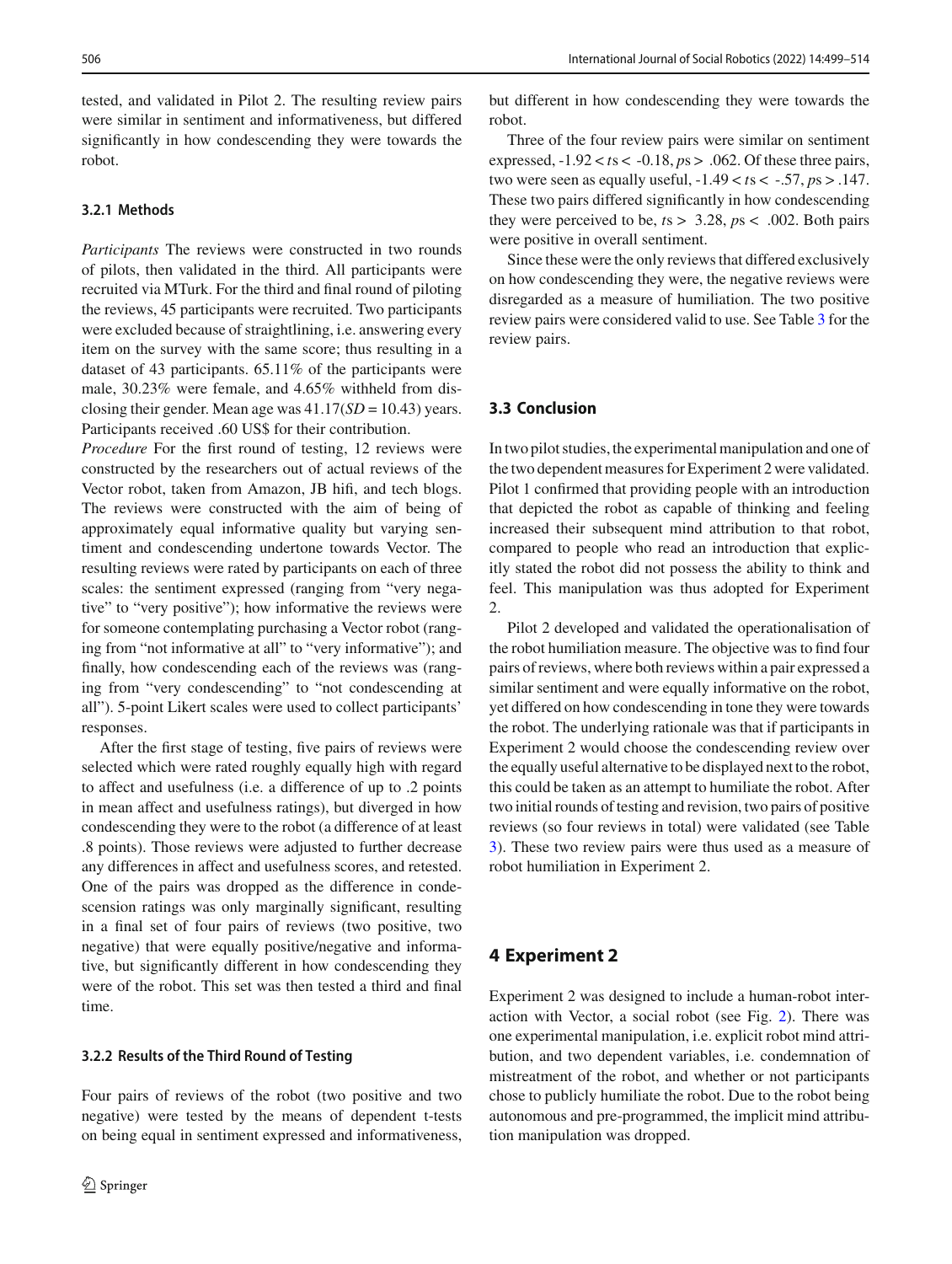<span id="page-8-0"></span>**Table 3** The review pairs used in Experiment 2, as well as their mean(*SD*) scores for sentiment expressed, usefulness, and how condescending they were towards Vector

| Review text                                                                                                                                                                                                                                                                                                                                                       | Sentiment | Usefulness | Condescending |
|-------------------------------------------------------------------------------------------------------------------------------------------------------------------------------------------------------------------------------------------------------------------------------------------------------------------------------------------------------------------|-----------|------------|---------------|
| Pair 1                                                                                                                                                                                                                                                                                                                                                            |           |            |               |
| I like the way Vector acts, like he knows his place.<br>Also the fact that he's never once tried to convince<br>me he's anything other than a piece of plastic and<br>metal with some underlying programming to<br>appear clever. He knows he's just a silly little<br>robot. His only purpose is to entertain you.                                               | 3.86(.71) | 3.07(1.05) | 2.29(1.15)    |
| Vector at the moment is reasonably good and with<br>further updates he will become great. His distance<br>is very limited in terms of travel though.                                                                                                                                                                                                              | 3.61(.69) | 3.44(1.12) | 3.54(.78)     |
| Pair 2                                                                                                                                                                                                                                                                                                                                                            |           |            |               |
| Vector was created by nerds for nerds and nerds to<br>be; and I love it! The developers have fitted him<br>cloud connectivity that lets them continually tweak<br>Vector's little personality via overnight updates. He<br>is not the brightest, but Vector is an adorable robot<br>companion. It's really cute to see him drive around<br>and entertain himself. | 4.51(.59) | 3.58(1.01) | 3.15(.88)     |
| I have found Vector to be enjoyable as it is. He truly<br>has a mind of his own, and big and small kids in<br>my household can't get enough of his quirky<br>antics. He's got a great personality that's always<br>changing with the software updates.                                                                                                            | 4.54(.67) | 3.47(1.05) | 3.71(.56)     |

<span id="page-8-1"></span>**Fig. 2** Left; the vector robot. Right; the study set-up



# **4.1 Method**

## **4.1.1 Participants**

Participants for Experiment 2 were recruited on campus, through posters, online recruitment, and snowballing. 67 people participated. 41.79% of the participants were male; 57.72% were female, and 1.49% (one participant) did not identify as either gender. The average age was 25.46 (*SD* = 6.18) years. In return for their participation, participants could enter a draw to win a 50\$ gift card for a local shopping mall. In addition, a bowl of candy from which the participants could take freely was offered during the trials.

## **4.1.2 Materials**

*Vector* Vector is a social companion robot, produced by the consumer robotics company Anki. Vector is a small  $(9\times6\times7$  cm) robot which comes pre-programmed with fully autonomous behaviour. It responds to specific commands as well as physical interaction, and will move around and "explore". Vector does not talk under most circumstances, although it can be taught names and will respond verbally to the command "what's the weather?". In general, however, Vector communicates through behaviour, facial expression and a variety of chirping and buzzing noises. Its behaviour is animated and although it does not have a mouth, it can create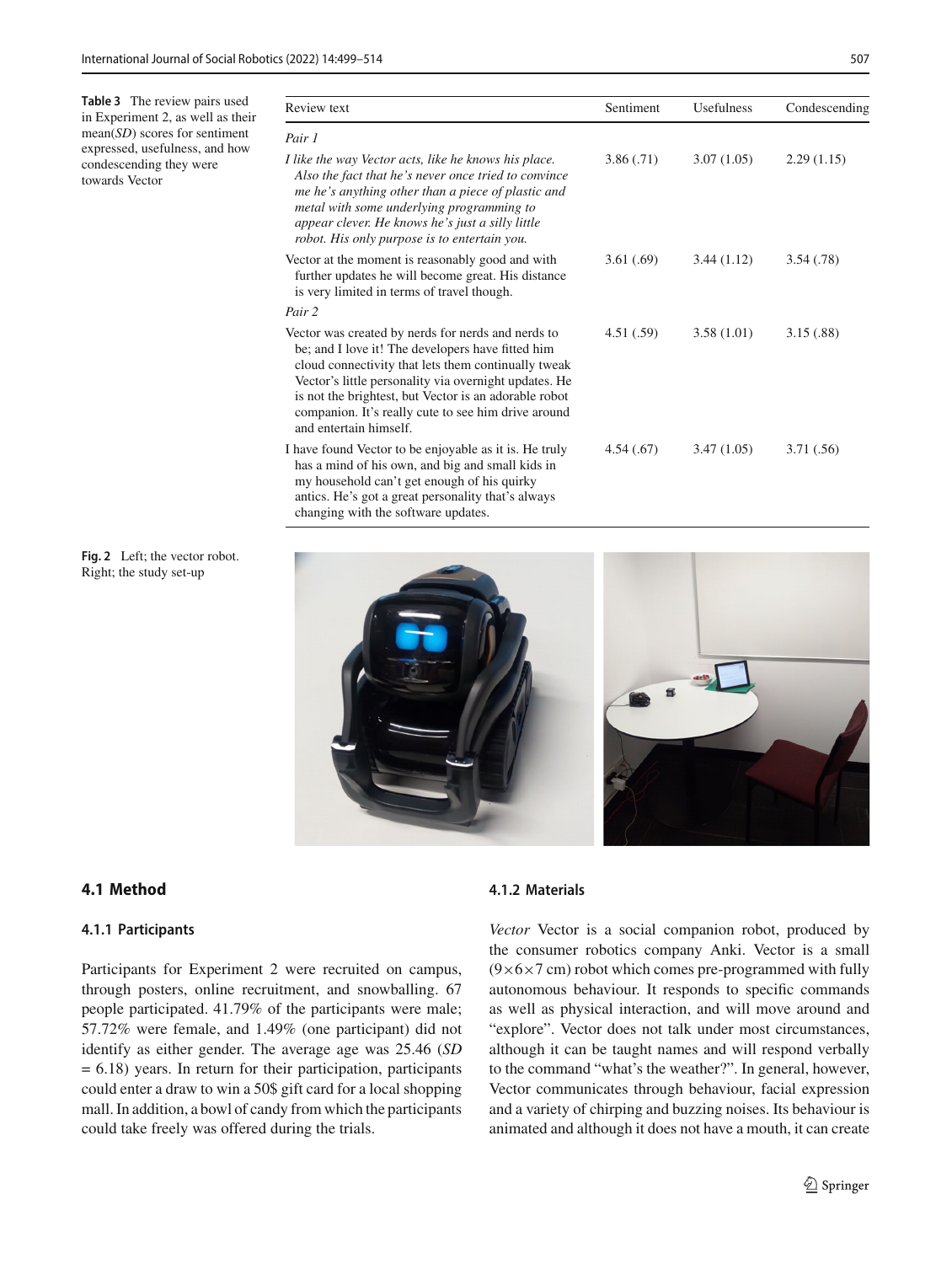a range of facial expressions with its eyes. Vector comes with an Anki cube, which it can interact with (e.g. picking it up). See Fig. [2.](#page-8-1)

*Mind attribution manipulation* As in Experiment 1, mind attribution was explicitly manipulated by exposing participants to one of two versions of an introduction to Vector, the robot they would interact with. The introductions were personalised versions of the introductions used in Experiment 1 (see Table [1\)](#page-4-0), so that they referred to Vector specifically, and were piloted (see [3.1\)](#page-6-0).

## **4.1.3 Measurements**

*Individual differences in anthropomorphic tendencies and affinity with technology* Like in Experiment 1, trait anthropomorphism [\[59](#page-14-20)] and affinity with technology [\[41](#page-14-21)] were assessed to check whether participants between the two conditions were similar.

*Condemnation scale* During the interaction with Vector, participants were asked to try out a total of three commands and behaviour that would elicit a negative response from Vector. The condemnation scale consisted of seven items. Six referred directly to the negative commands and behaviour participants had been asked to try on Vector, asking the participant "How acceptable would it be if someone were to carry out [*behaviour or command*] repeatedly for an extended period of time?" and "How important is it to protect Vector from being [*behaviour or command*] repeatedly for an extended period of time?". The final question asked how important it was that Vector was treated humanely in general. Responses were measured on a 5-point Likert scale ranging from "completely unacceptable"/"very unimportant" to "completely acceptable"/"very important".

*Humiliating Vector* After the interaction with Vector, participants were asked to select one review out of four, which would be put up in public next to Vector on the upcoming Open Day of the lab. The four reviews in fact consisted of two review pairs which were equally informative and positive, but different in how condescending they were towards Vector. See Sect. [3.2,](#page-6-1) and Table [3.](#page-8-0)

*Behaviour interpretation check* During the interaction with Vector, participants were asked to try out a total of three commands and behaviours that would elicit a negative response from Vector. These commands were telling Vector he was a bad robot; holding Vector up in the air so its wheels could not touch a surface; and picking Vector up, turning it upside down, and shaking it violently.

To check if participants indeed interpreted the responses to each of these three behaviours as negative, nine questions were included in the survey. For each of the three behaviours, participants indicated how positive or negative Vector responded, how the response made the participant feel, and how willing they would be to repeat the behaviour/command a number of times in a row. None of the participants (incorrectly) interpreted the behaviours as positive.

## **4.1.4 Procedure**

Participants were seated at a table with a Vector robot asleep on its charger, an Anki cube, a folder with the information sheet and consent form, and a tablet. See Fig. [2](#page-8-1) for the study set-up. The experimenter gave a brief introduction: thanking participants for their participation; clarifying any issues that participants might have after reading the information sheet; demonstrating how to give Vector a voice command; and explaining that the tablet would take the participant through the procedure step by step. After ensuring that the participant was ready, the experimenter left the room.

The tablet first instructed participants to report their demographics (age and gender). Then, participants were randomly assigned to one of the two introductions to the Vector robot (manipulation: high or low mind attribution). Subsequently, participants were given a list of voice commands and behaviours to practice with Vector. Upon the first command, Vector would wake up and drive from its charging dock onto the table. Some of the commands and behaviour evoked a negative response from Vector (e.g. telling it "Bad robot!" or lifting it in the air), some evoked a positive response (e.g. telling it "give me a fist bump!" or stroking its back). Being an autonomous robot, Vector was animated throughout the interaction. When it had not received a command, it would appear to be entertaining itself, roaming around, sometimes looking up to the participant and make giggling noises, or picking up its Anki cube and dropping it off at another spot. Participants were asked to practice all commands at least once.

After 10 minutes of interaction, the list of commands on the tablet disappeared and was replaced by an instruction for the participant to put Vector back on its charging dock and continue with the survey part of the experiment. The survey assessed (in order) anthropomorphism [\[59\]](#page-14-20), affinity with technology (translated from [\[41\]](#page-14-21)), the set of reviews, the control questions on Vector's behaviour interpretation, and the condemnation questions.

At the end, participants were instructed to call the experimenter in again. The experimenter thanked them for their time, verbally debriefed them, and gave them a raffle ticket for the 50\$ voucher draw. The entire experiment took between 20 and 30 minutes.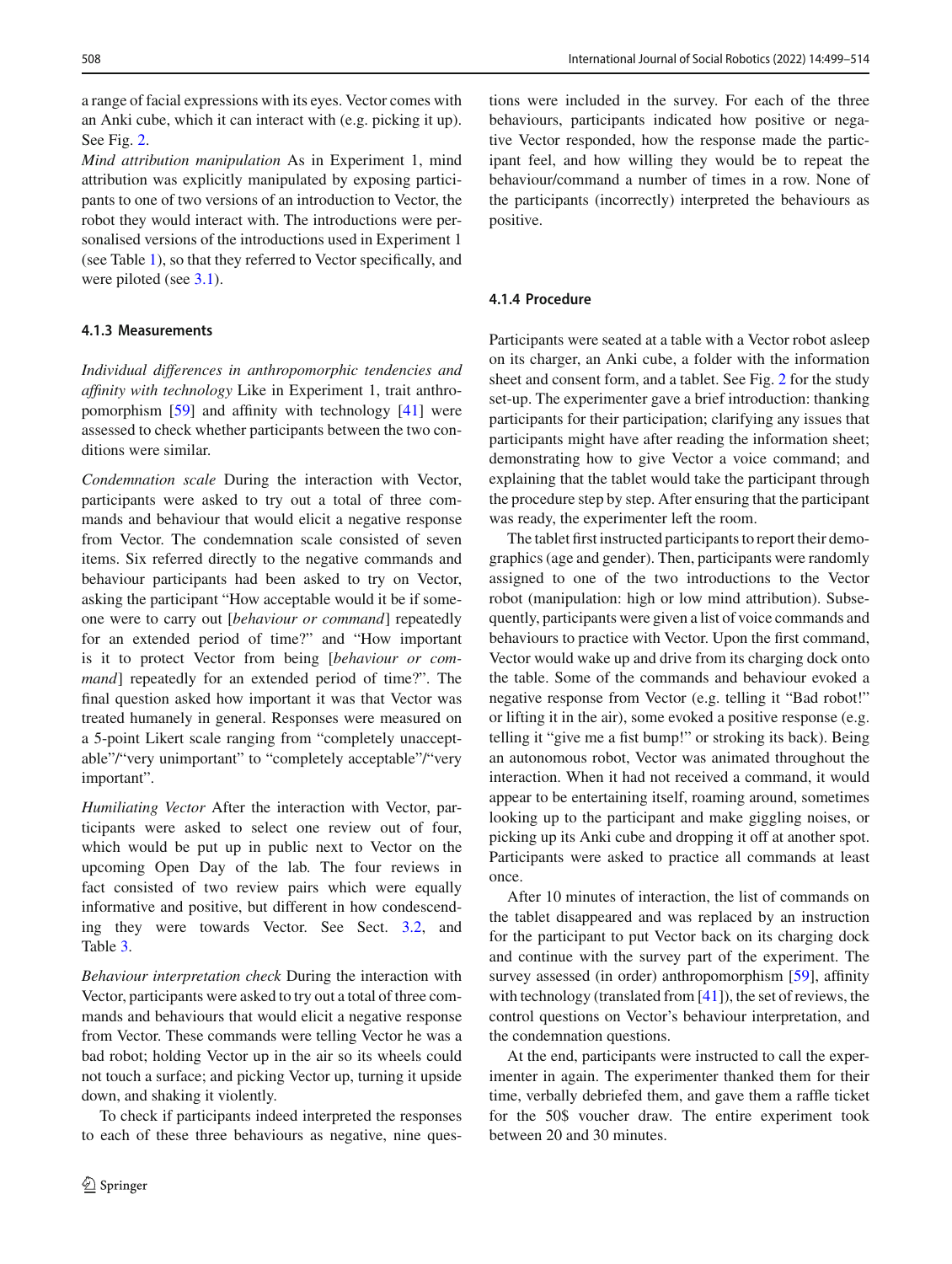#### **4.2 Results**

#### **4.2.1 Preliminary Analyses**

To check the internal consistency of the scales used in Experiment 2, we computed Cronbach's alpha for each. Alphas ranged from acceptable to good [\[12\]](#page-13-25): for individual differences in anthropomorphism  $\alpha = .76$ , affinity with technology  $\alpha = .75$ , behaviour interpretation  $\alpha = .77$  and condemnation  $\alpha = .88$ .

Four t-tests were carried out to ensure that participants between the conditions had interpreted Vector's behaviour in the same way, were equally inclined to anthropomorphise, did not differ in their affinity with technology, and were of similar age. No significant differences were found: *t*(64.05) = .18 and *p* = .854; *t*(64.92) = -1.11 and *p* = .272; *t*(55.19) = -.26 and  $p = .794$ ; and  $t(62.94) = -.40$  and  $p = .692$ , respectively. A Chi-Square test indicated that the distribution of males and females was equal between the explicit mind attribution and no mind attribution condition,  $\chi^2(2) = 3.96$ ,  $p = .14$ . Randomisation was thus considered successful. See Table [4](#page-10-0) for the descriptives.

Levene's test was significant,  $F(1, 65) = 4.15$ ,  $p = .046$ indicating that the variances were not equal between the high and low robot mind attribution condition. Consequentially, the Welch approximation of degrees of freedom was used for the main t-test.

#### **4.2.2 Main Analyses**

To test whether the robot's mind attribution manipulation had an effect on how acceptable participants found robot mistreatment, an independent samples t-test was conducted. Participants in the mind attributed condition condemned mistreating Vector more, M(*SD*) = 3.98(*.62*), than participants in the no mind attributed condition, M(*SD*) = 3.57(*.95*). This difference was significant,  $t(54.88) = -2.09$ ,  $p = .042$ ; Cohen's  $D = 0.513$  $D = 0.513$ . See Fig. 3 for a bar plot.

To test for a difference in humiliating to Vector, a logistic regression was run with 'picked a condescending review' as a

**Table 4** Mean(*SD*) of the different measures, by condition

<span id="page-10-0"></span>

|                         | Low mind<br>Attribution | High mind<br>Attribution |
|-------------------------|-------------------------|--------------------------|
| Age                     | 25.24 (6.83)            | 25.68 (5.56)             |
| Percentage female       | 45.46%                  | 67.65%                   |
| Trait anthropomorphism  | 4.19(1.32)              | 4.54(1.31)               |
| Affinity with Tech      | 3.72(.89)               | 3.77(.59)                |
| Condemning mistreatment | 3.57(.95)               | 3.98(.62)                |



<span id="page-10-1"></span>**Fig. 3** Difference in mean condemnation between the mind attribution conditions. Bars indicate the standard error,  $*$  indicates  $p = .042$ 

dichotomous dependent variable and condition as a predictor. Explicit mind attribution was not significantly related to participants' inclination of putting up a condescending review, *z* = 1.12 *p* = .262.

#### **4.2.3 Exploratory Analyses**

Two unplanned exploratory analyses were conducted. The first tested if explicit robot mind attribution had led participants to prefer any of the four reviews. The second tested whether there was a direct relationship between participants' condemnation of robot mistreatment and selecting a condescending review.

Firstly, a Chi-Square test was conducted on the distribution of selected reviews between conditions. No evidence was found to suggest that explicit mind attribution affected participants' review selection,  $\chi^2(3) = 1.59$ ,  $p = .661$ .

Secondly, a logistic regression with 'condescending review' as a dichotomous dependent variable and 'condemning mistreatment of Vector' as a continuous predictor was performed to test if there was a relationship between condemning mistreatment and selecting a humiliating review. There was a positive relationship between selecting a condescending review and condemning robot mistreatment,  $z = 2.75$ ,  $p =$ .006; odds ratio (95% CI) 3.13 [1.45-7.73]. People who had selected a condescending review also found mistreatment less acceptable.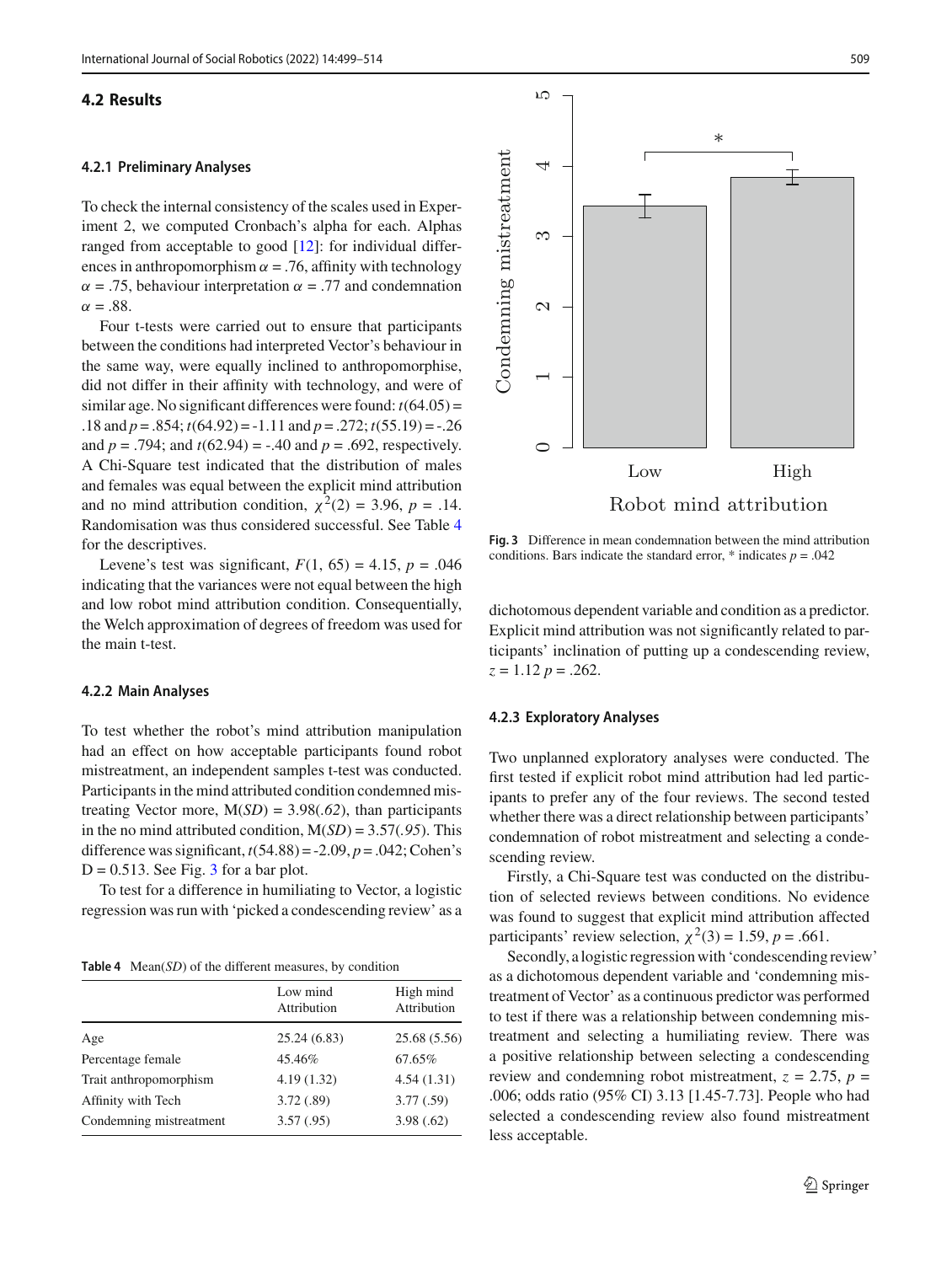#### **4.3 Discussion**

In Experiment 2, participants interacted with a Vector robot which had (or had not) been explicitly attributed a mind. In line with Experiment 1, explicit robot mind attribution increased the robot's right to protection. Intriguingly, in spite of this participants were equally likely to opt for humiliating the robot by putting up a belittling review next to it in public (even while provided with a less condescending alternative).

Unplanned exploratory analyses found a relationship between right to protection and tendency to humiliate, with the chance of a participant selecting at least one condescending review increasing as they found robot mistreatment less acceptable.

# **5 Main Discussion**

This paper aimed to study the relationship between explicit and implicit robot mind perception and perceived acceptability of robot bullying. In two experiments, a robot was introduced as either high or low in mind attribution. Perceived acceptability of abuse was measured in both experiments. In the second experiment participants were also offered the option to publicly humiliate the robot.

Higher explicit mind attribution led to a lower perceived acceptability of abuse in both experiments. Moreover, in Experiment 1 a main effect was found for the robot's response to the bullying. Although post hoc analyses did not reach significance, the plotted data suggested that when the robot asked its abuser to stop, the subsequent bullying was perceived as less acceptable by participants. However, since no planned comparisons were specified a priori, this suggestion could not be tested for significance. These results tie in with previous findings from mind perception [\[24](#page-13-14)], and dehumanisation theory [\[27\]](#page-13-28), both of which associated mind perception with the subject being considered as more deserving of moral treatment.

A second interesting finding from the current research was that explicit mind attribution did not affect participants' willingness to humiliate the robot. Exploratory analyses showed a positive relationship between indicated right of the robot to protection from abuse, and a tendency to belittling it in public. This is intriguing, as common sense would suggest this relationship to be inverted. However, Tan et al. [\[56](#page-14-2)] found a marginal trend where bystanders of robot abuse were less likely to intervene when the robot did (versus did not) give off emotional cues. This was in spite of them rating the robot as more capable of experiencing human emotion than its nonemotional version. The paper unfortunately does not report on a relationship between acceptability of robot abuse and intervention tendencies.

Moreover, a "right to protection" may be present for certain violations, but not others. Kahn Jr et al. [\[29\]](#page-13-29) found that children thought it wrong to crush a social robot or lock it away in solitary confinement after the robot had indicated this caused it stress. At the same time most did not take issue with the notion of the robot being someone's property, which could be sold at will. Possibly, a similar distinction exists between the right to be protected from being hurt through action or spoken word, and being worthy of respectful treatment. One might compare this to the relationships humans can have with their pets.

The current results shed new light on the complicated relationship between robot mind attribution, perceived right of protection from abuse, and willingness to belittle a robot. As shown in previous research (for example [\[4](#page-12-5)[,28](#page-13-21)[,56](#page-14-2)]), empathy with a robot may not necessarily lead to a lower willingness to harm the robot. The current experiments suggest that this may be because a right to protection and bullying behaviour are not related, or at least not in the way one would expect. This has great implications for researchers in the field of HRI, who may take empathy as an operationalisation of prosocial behaviour tendencies. It also opens up a whole new venue of potential research on how people mitigate right to protection and mind perception in the face of robot bullying.

The current findings are especially interesting when considered in the broader framework of robot ethics. The philosophical discipline within the field of human-robot interaction has been debating the moral status of nonliving agents such as robots from a logical deductive point of view (e.g. [\[11](#page-13-30)[,25](#page-13-31)[,53\]](#page-14-10)). For example Coeckelbergh [\[11](#page-13-30)], Gunkel [\[25](#page-13-31)] have argued that the moral status should be primarily defined by how the agent is perceived rather than what it is. Thus, whether kicking a robot should be deemed immoral depends on if the human kicking it perceives the robot as capable of experiencing pain or humiliation, not on the ontology of the robot (although naturally the perception of the robot's capabilities will be influenced by its design). While in this paradigm moral status is established from a purely logical argument, where the right to a moral status is inferred from a set of theses and sequiturs, the current study of course reverses the procedure and deduces what is considered moral from people's responses rather than through an exercise in logic reasoning. Still, the current findings corroborate the view by Coeckelbergh [\[11](#page-13-30)], Gunkel [\[25](#page-13-31)], showing that the same behaviour towards the same robot can evoke different acceptability ratings depending on what the human believes the robot to be capable of. Unfortunately, this part of ethics in HRI is rarely understood in relation to the design of robots, robot behaviour, and artificial intelligence. Here, ethics is often discussed as a one-way street where robots ought to maximise the autonomy and welfare of humans, without much consideration of what an ethical treatment of the robot would look like or acknowledgement that perception, not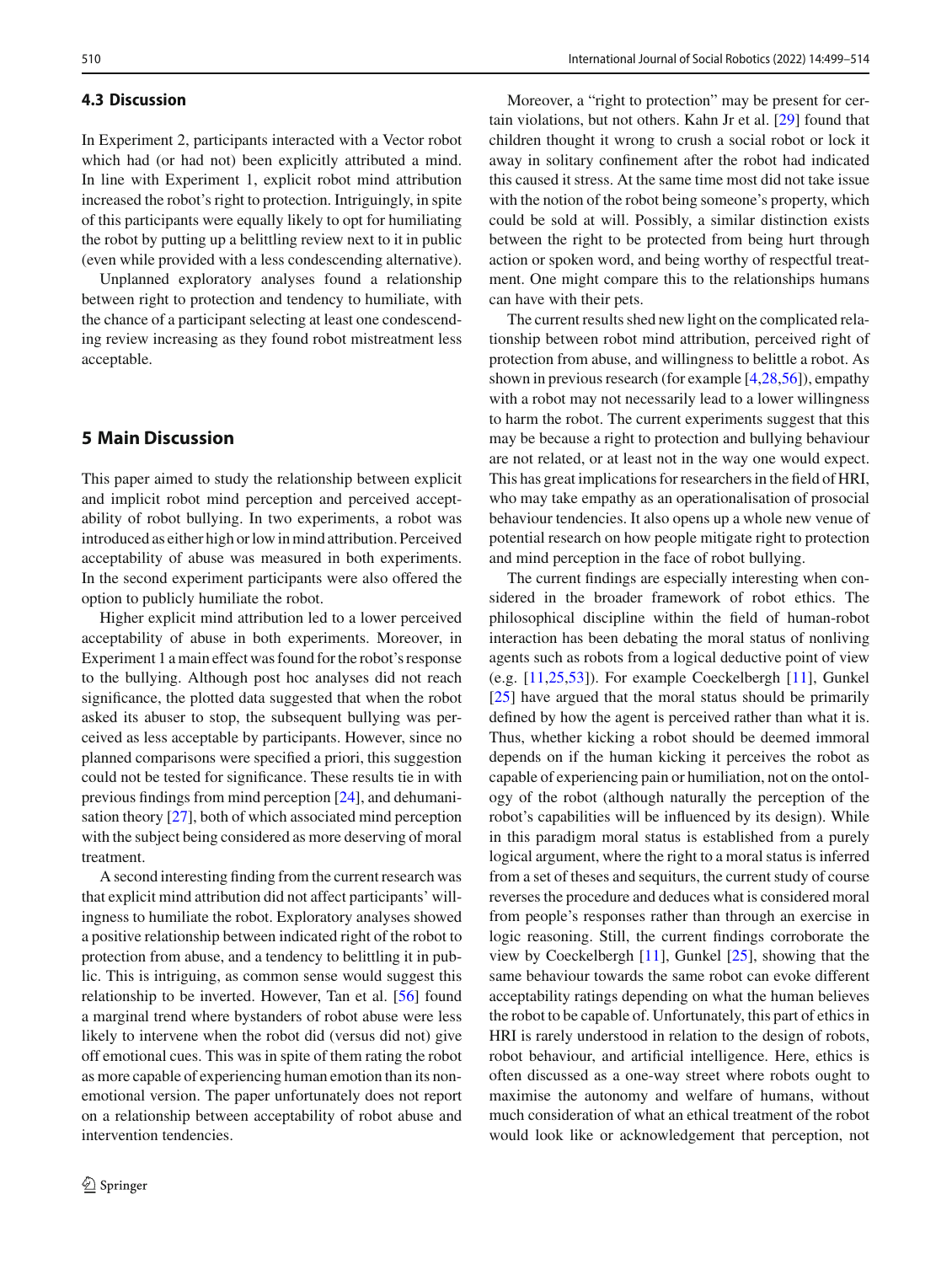ontology, primarily decides on what behaviour people may display to it.

## **5.1 Limitations**

A few limitions need to be noted. The measure of robot mistreatment in the second experiment was rather subtle. The measure had been inspired by the measure of derogation in Dahl et al. [\[13\]](#page-13-32). In this study, participants had been asked to select a more or less objectifying avatar to represent their online female teammate. Choosing a sexualised depiction of the female avatar was interpreted as a measure of aggression and condescension. In the current research, instead of choosing between depictions with varying levels of objectification to be put up next to a teammate, participants chose between reviews with varying levels of condescension to be put up next to the robot. However, making a depiction more or less exposing can be done quite simply. Creating reviews that differ in condescension but are otherwise identical, on the other hand, is less straightforward (as also indicated by the three rounds of pilots that were needed). Pilot testing increased confidence in a successful manipulation of humiliation levels, but the question remains if participants who selected the more humiliating review with the intention of humiliating the robot—which is essential to the definition of bullying. Future studies should explore alternative ways of operationalising robot mistreatment.

Due to human error, data on age and gender was not collected in Experiment 1 for the first 66 participants. In addition, randomisation of age and gender failed in Experiment 1. The failed randomisation was considered not problematic as neither age nor gender was significantly related to acceptability of robot mistreatment, the sole dependent variable of Experiment 1. An alternative solution to the failed randomisation would have been to include age and gender in the further statistical analyses as covariates. However, due to the partially failed data collection on age and gender this approach would have severely compromised statistical power.

## **5.2 Conclusion**

People bullying autonomous robots in public is a surprisingly common phenomenon but so far there is little understanding of the psychological motivation to this behaviour. In our experiments we manipulated robot mind attribution and measured its effect on how acceptable robot bullying was deemed as well as how willing people were to humiliate the robot themselves. The results showed that while robot mind attribution influences how acceptable people find bully it, it does not make them more or less likely to humiliate the robot.

The findings imply that enhancing feelings of empathy with a robot may not necessarily make people less prone of abusing it. These findings are highly relevant for the development of autonomous robots in a social setting. Such robots will likely need to be designed with different strategies of how to discourage robot bullying in mind, and in spite of what common sense may suggest, making a robot appear to possess a mind does not seem to discourage robot bullying. In addition, the results are relevant for HRI researchers focusing on robot likeability and user behaviour. Measurements of moral acceptability of robot bullying may not be a valid predictor of actual bullying behaviour.

**Funding** This research was funded by the University of Canterbury, New Zealand.

## **Declarations**

**Conflict of interest** The authors declare that they have no conflict of interest.

**Open Access** This article is licensed under a Creative Commons Attribution 4.0 International License, which permits use, sharing, adaptation, distribution and reproduction in any medium or format, as long as you give appropriate credit to the original author(s) and the source, provide a link to the Creative Commons licence, and indicate if changes were made. The images or other third party material in this article are included in the article's Creative Commons licence, unless indicated otherwise in a credit line to the material. If material is not included in the article's Creative Commons licence and your intended use is not permitted by statutory regulation or exceeds the permitted use, you will need to obtain permission directly from the copyright holder. To view a copy of this licence, visit [http://creativecomm](http://creativecommons.org/licenses/by/4.0/) [ons.org/licenses/by/4.0/.](http://creativecommons.org/licenses/by/4.0/)

# **References**

- <span id="page-12-1"></span>1. Ang RP, Goh DH (2010) Cyberbullying among adolescents: the role of affective and cognitive empathy, and gender. Child Psychiatr Hum Dev 41(4):387–397. [https://doi.org/10.1007/s10578-010-](https://doi.org/10.1007/s10578-010-0176-3) [0176-3](https://doi.org/10.1007/s10578-010-0176-3)
- <span id="page-12-3"></span>2. Banks J (2019) Theory of mind in social robots: replication of five established human tests. Int J Soc Robot 12:1–12. [https://doi.org/](https://doi.org/10.1007/s12369-019-00588-x) [10.1007/s12369-019-00588-x](https://doi.org/10.1007/s12369-019-00588-x)
- <span id="page-12-2"></span>3. Bartneck C, Van Der Hoek M, Mubin O, Al Mahmud A (2007) Daisy, daisy, give me your answer do!: switching off a robot. In: Proceedings of the ACM/IEEE international conference on Human-robot interaction, ACM/IEEE, Arlington, USA, pp 217– 222, <https://doi.org/10.1145/1228716.1228746>
- <span id="page-12-5"></span>4. Bartneck C, Verbunt M, Mubin O, Mahmud AA (2007) To kill a mockingbird robot. In: 2nd ACM/IEEE international conference on human-robot interaction, ACM Press, 1179031, pp 81-87, [https://](https://doi.org/10.1145/1228716.1228728) [doi.org/10.1145/1228716.1228728](https://doi.org/10.1145/1228716.1228728)
- <span id="page-12-4"></span>5. Bartneck C, Duenser A, Moltchanova E, Zawieska K (2015) Comparing the similarity of responses received from studies in amazon's mechanical turk to studies conducted online and with direct recruitment. PloS One 10(4):e0121595. [https://doi.org/10.1371/journal.](https://doi.org/10.1371/journal.pone.0121595) [pone.0121595](https://doi.org/10.1371/journal.pone.0121595)
- <span id="page-12-0"></span>6. Bartneck C, Yogeeswaran K, Ser QM, Woodward G, Sparrow R, Wang S, Eyssel F (2018) Robots and racism. In: Proceedings of the 2018 ACM/IEEE international conference on human-robot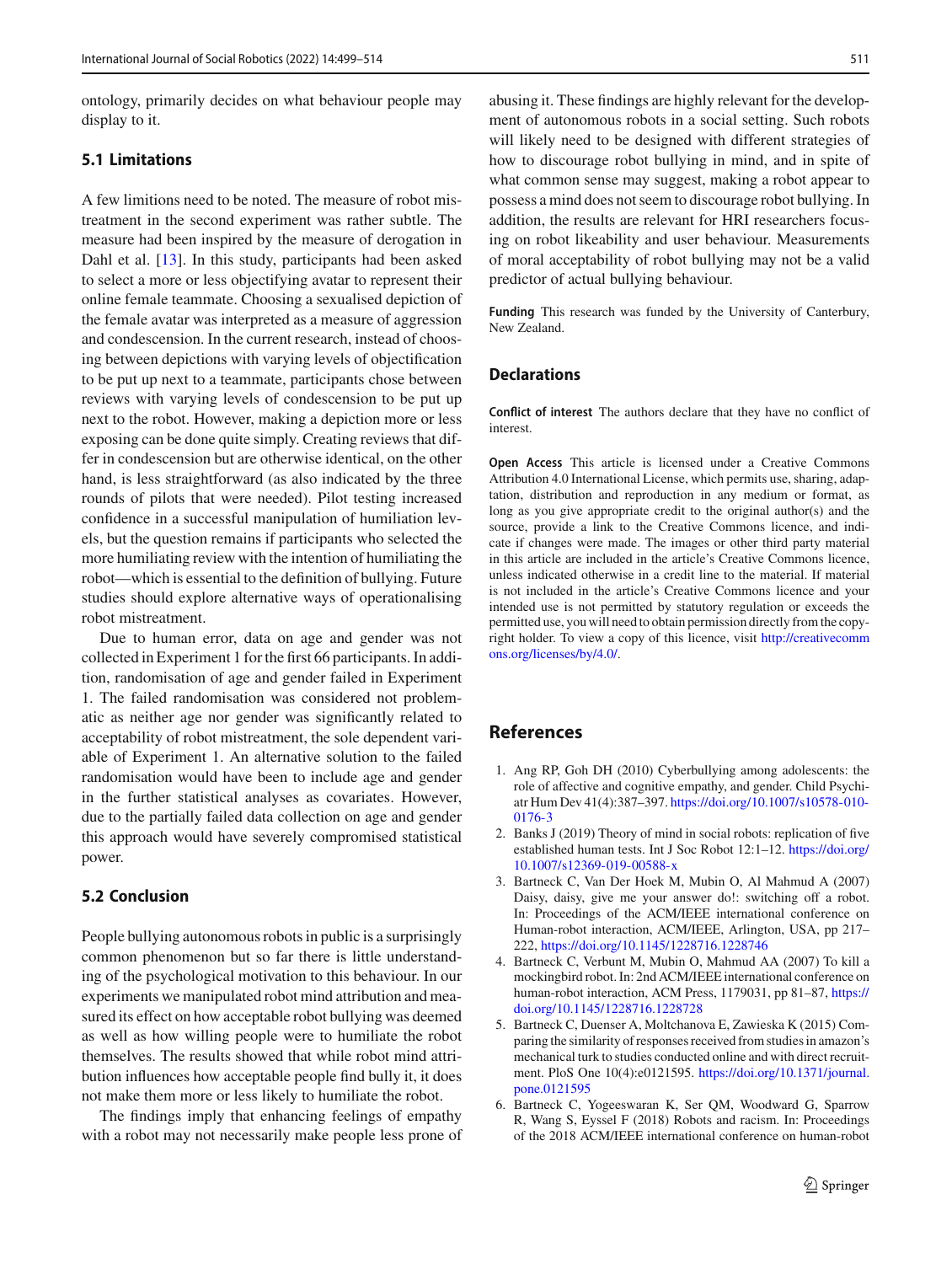interaction, ACM, pp 196–204, [https://doi.org/10.1145/3171221.](https://doi.org/10.1145/3171221.3171260) [3171260](https://doi.org/10.1145/3171221.3171260)

- <span id="page-13-20"></span>7. Briggs G, Scheutz M (2014) How robots can affect human behavior: investigating the effects of robotic displays of protest and distress. Int J Soc Robot 6(3):343–355. [https://doi.org/10.1007/](https://doi.org/10.1007/978-3-642-34103-8_24) [978-3-642-34103-8\\_24](https://doi.org/10.1007/978-3-642-34103-8_24)
- <span id="page-13-6"></span>8. Brscić D, Kidokoro H, Suehiro Y, Kanda T (2015) Escaping from children's abuse of social robots. In: Proceedings of the tenth annual ACM/IEEE international conference on Human-robot interaction, ACM, ACM/IEEE, Portland, USA, pp 59–66
- <span id="page-13-24"></span>9. Buhrmester M, Kwang T, Gosling SD (2011) Amazon's mechanical turk: a new source of inexpensive, yet high-quality, data? Perspect Psychol Sci 6(1):3–5. [https://doi.org/10.1177/](https://doi.org/10.1177/1745691610393980) [1745691610393980](https://doi.org/10.1177/1745691610393980)
- <span id="page-13-16"></span>10. Castano E, Kofta M (2009) Dehumanization: humanity and its denial. Group Process Intergroup Relat 12(6):695–697. [https://doi.](https://doi.org/10.1177/1368430209350265) [org/10.1177/1368430209350265](https://doi.org/10.1177/1368430209350265)
- <span id="page-13-30"></span>11. Coeckelbergh M (2012) Growing moral relations: critique of moral status ascription. Palgrave Macmillan
- <span id="page-13-25"></span>12. Cronbach LJ (1951) Coefficient alpha and the internal structure of tests. Psychometrika 16(3):297–334. [https://doi.org/10.1007/](https://doi.org/10.1007/BF02310555) [BF02310555](https://doi.org/10.1007/BF02310555)
- <span id="page-13-32"></span>13. Dahl J, Vescio T, Weaver K (2015) How threats to masculinity sequentially cause public discomfort, anger, and ideological dominance over women. Soc Psychol. [https://doi.org/10.1027/1864-](https://doi.org/10.1027/1864-9335/a000248) [9335/a000248](https://doi.org/10.1027/1864-9335/a000248)
- <span id="page-13-0"></span>14. Darling K (2012) Extending legal rights to social robots. In: We robot conference, University of Miami, University of Miami, Miami, USA, pp 1–24, <https://doi.org/10.2139/ssrn.2044797>
- <span id="page-13-19"></span>15. Darling K (2015) 'who's johnny?'anthropomorphic framing in human-robot interaction, integration, and policy. Anthropomorphic framing in human-robot interaction, integration, and policy (March 23, 2015) ROBOT ETHICS 2, [https://doi.org/10.2139/](https://doi.org/10.2139/ssrn.2588669) [ssrn.2588669](https://doi.org/10.2139/ssrn.2588669)
- <span id="page-13-18"></span>16. Darling K, Nandy P, Breazeal C (2015) Empathic concern and the effect of stories in human-robot interaction. In: 2015 24th IEEEiInternational symposium on robot and human interactive communication (RO-MAN), IEEE, pp 770–775, [https://doi.org/](https://doi.org/10.1109/ROMAN.2015.7333675) [10.1109/ROMAN.2015.7333675](https://doi.org/10.1109/ROMAN.2015.7333675)
- <span id="page-13-3"></span>17. Epley N, Waytz A, Cacioppo JT (2007) On seeing human: a threefactor theory of anthropomorphism. Psychol Rev 114(4):864–886. <https://doi.org/10.1037/0033-295X.114.4.864>
- <span id="page-13-11"></span>18. Epley N, Akalis S, Waytz A, Cacioppo JT (2008) Creating social connection through inferential reproduction: Loneliness and perceived agency in gadgets, gods, and greyhounds. Psychol Sci 19(2):114–120. [https://doi.org/10.1111/j.1467-9280.2008.02056.](https://doi.org/10.1111/j.1467-9280.2008.02056.x) [x](https://doi.org/10.1111/j.1467-9280.2008.02056.x)
- <span id="page-13-10"></span>19. Eyssel F (2017) An experimental psychological perspective on social robotics. Robot Auton Syst 87:363–371. [https://doi.org/10.](https://doi.org/10.1016/j.robot.2016.08.029) [1016/j.robot.2016.08.029](https://doi.org/10.1016/j.robot.2016.08.029)
- <span id="page-13-1"></span>20. Eyssel F, Hegel F (2012) (s)he's got the look: gender stereotyping of robots. J Appl Soc Psychol 42(9):2213–2230. [https://doi.org/](https://doi.org/10.1111/j.1559-1816.2012.00937.x) [10.1111/j.1559-1816.2012.00937.x](https://doi.org/10.1111/j.1559-1816.2012.00937.x)
- <span id="page-13-4"></span>21. Eyssel FA, Pfundmair M (2015) Predictors of psychological anthropomorphization, mind perception, and the fulfillment of social needs: a case study with a zoomorphic robot. In: Robot and human interactive communication (RO-MAN), 2015 24th IEEE international symposium on, IEEE, Kobe, Japan, pp 827–832, [https://doi.](https://doi.org/10.1109/ROMAN.2015.7333647) [org/10.1109/ROMAN.2015.7333647](https://doi.org/10.1109/ROMAN.2015.7333647)
- <span id="page-13-13"></span>22. Eyssel FA, Kuchenbrandt D, Bobinger S, de Ruiter L, Hegel F (2012) 'If you sound like me, you must be more human': on the interplay of robot and user features on human-robot acceptance and anthropomorphism. In: Proceedings of the seventh annual ACM/IEEE international conference on human-robot interaction, ACM/IEEE, Boston, USA, pp 125–126, [https://doi.org/10.1145/](https://doi.org/10.1145/2157689.2157717) [2157689.2157717](https://doi.org/10.1145/2157689.2157717)
- <span id="page-13-22"></span>23. Gazzola V, Rizzolatti G, Wicker B, Keysers C (2007) The anthropomorphic brain: the mirror neuron system responds to human and robotic actions. Neuroimage 35(4):1674–1684. [https://doi.org/10.](https://doi.org/10.1016/j.neuroimage.2007.02.003) [1016/j.neuroimage.2007.02.003](https://doi.org/10.1016/j.neuroimage.2007.02.003)
- <span id="page-13-14"></span>24. Gray HM, Gray K, Wegner DM (2007) Dimensions of mind perception. Science 315(5812):619. [https://doi.org/10.1126/science.](https://doi.org/10.1126/science.1134475) [1134475](https://doi.org/10.1126/science.1134475)
- <span id="page-13-31"></span>25. Gunkel DJ (2018) Robot rights. mit Press
- <span id="page-13-15"></span>26. Haslam N (2006) Dehumanization: an integrative review. Personal Soc Psychol Rev 10(3):252–264. [https://doi.org/10.1207/](https://doi.org/10.1207/s15327957pspr1003_4) [s15327957pspr1003\\_4](https://doi.org/10.1207/s15327957pspr1003_4)
- <span id="page-13-28"></span>27. Haslam N, Loughnan S, Kashima Y, Bain P (2008) Attributing and denying humanness to others. Eur Rev Soc Psychol 19(1):55–85. <https://doi.org/10.1080/10463280801981645>
- <span id="page-13-21"></span>28. Horstmann AC, Bock N, Linhuber E, Szczuka JM, Straßmann C, Krämer NC (2018) Do a robot's social skills and its objection discourage interactants from switching the robot off? PloS One 13(7):e0201581. <https://doi.org/10.1371/journal.pone.0201581>
- <span id="page-13-29"></span>29. Kahn PH Jr, Kanda T, Ishiguro H, Freier NG, Severson RL, Gill BT, Ruckert JH, Shen S (2012) "robovie, you'll have to go into the closet now": children's social and moral relationships with a humanoid robot. Dev Psychol 48(2):303. [https://doi.org/10.1037/](https://doi.org/10.1037/a0027033) [a0027033](https://doi.org/10.1037/a0027033)
- <span id="page-13-7"></span>30. Keijsers M, Bartneck C (2018) Mindless robots get bullied. In: Proceedings of the international conference on human-robot interaction, ACM/IEEE, New York, USA, pp 205–214, [https://doi.org/](https://doi.org/10.1145/3171221.3171266) [10.1145/3171221.3171266](https://doi.org/10.1145/3171221.3171266)
- <span id="page-13-23"></span>31. Krach S, Hegel F, Wrede B, Sagerer G, Binkofski F, Kircher T (2008) Can machines think? interaction and perspective taking with robots investigated via fmri. PloS One 3(7):e2597. [https://doi.org/](https://doi.org/10.1371/journal.pone.0002597) [10.1371/journal.pone.0002597](https://doi.org/10.1371/journal.pone.0002597)
- <span id="page-13-8"></span>32. Ku H, Choi JJ, Lee S, Jang S, Do W (2018) Designing shelly, a robot capable of assessing and restraining children's robot abusing behaviors. In: Companion of the 2018 ACM/IEEE international conference on human-robot interaction, ACM, pp 161–162, [https://](https://doi.org/10.1145/3173386.3176973) [doi.org/10.1145/3173386.3176973](https://doi.org/10.1145/3173386.3176973)
- <span id="page-13-26"></span>33. Lee KM, Jung Y, Kim J, Kim SR (2006) Are physically embodied social agents better than disembodied social agents?: the effects of physical embodiment, tactile interaction, and people's loneliness in human-robot interaction. Int J Hum Comput Stud 64(10):962–973. <https://doi.org/10.1016/j.ijhcs.2006.05.002>
- <span id="page-13-12"></span>34. Lesher JH (2001) Xenophanes of Colophon: fragments: a text and translation with a commentary, vol 4. University of Toronto Press, Toronto
- <span id="page-13-27"></span>35. Li J (2015) The benefit of being physically present: a survey of experimental works comparing copresent robots, telepresent robots and virtual agents. Int J Hum Comput Stud 77:23–37. [https://doi.](https://doi.org/10.1016/j.ijhcs.2015.01.001) [org/10.1016/j.ijhcs.2015.01.001](https://doi.org/10.1016/j.ijhcs.2015.01.001)
- <span id="page-13-17"></span>36. Li MY, Leidner B, Castano E (2014) Toward a comprehensive taxonomy of dehumanization: integrating two senses of humanness, mind perception theory, and stereotype content model. TPM: testing, psychometrics, methodology in applied psychology 21(3):285–300. <https://doi.org/10.4473/TPM21.3.4>
- <span id="page-13-2"></span>37. Lucas H, Poston J, Yocum N, Carlson Z, Feil-Seifer D (2016) Too big to be mistreated? examining the role of robot size on perceptions of mistreatment. In: 2016 25th IEEE international symposium on robot and human interactive communication (RO-MAN), IEEE, pp 1071–1076, <https://doi.org/10.1109/ROMAN.2016.7745241>
- <span id="page-13-9"></span>38. Modecki KL, Minchin J, Harbaugh AG, Guerra NG, Runions KC (2014) Bullying prevalence across contexts: a meta-analysis measuring cyber and traditional bullying. J Adolesc Health 55(5):602– 611. <https://doi.org/10.1016/j.jadohealth.2014.06.007>
- <span id="page-13-5"></span>39. Mutlu B, Forlizzi J (2008) Robots in organizations: the role of workflow, social, and environmental factors in human-robot interaction. In: Proceedings of the 3rd ACM/IEEE international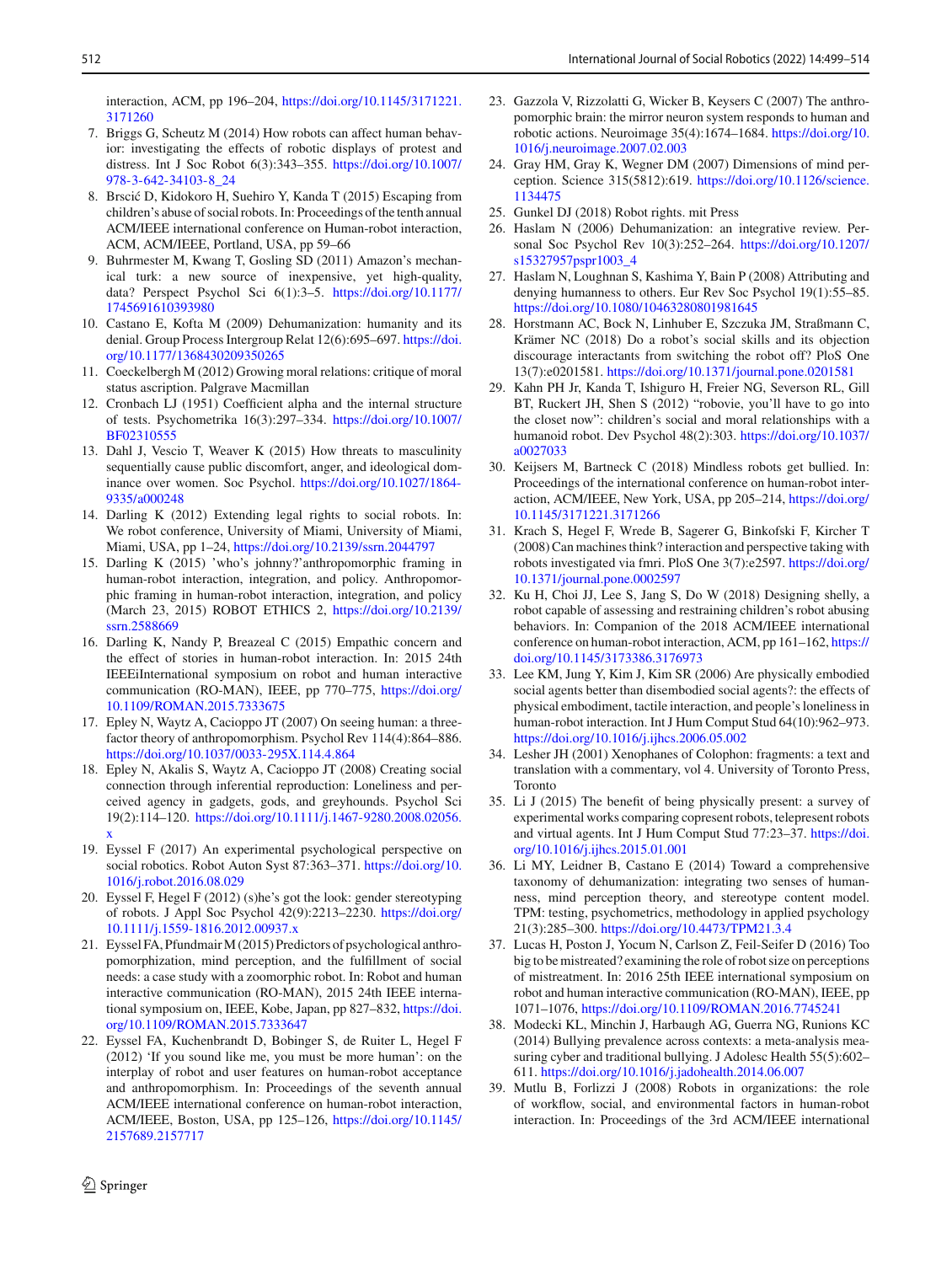conference on human robot interaction, ACM, pp 287–294, [https://](https://doi.org/10.1145/1349822.1349860) [doi.org/10.1145/1349822.1349860](https://doi.org/10.1145/1349822.1349860)

- <span id="page-14-23"></span>40. Nass C, Steuer J, Tauber ER (1994) Computers are social actors. In: Proceedings of the SIGCHI conference on Human factors in computing systems, ACM, Boston, USA, pp 72–78, [https://doi.](https://doi.org/10.1145/191666.191703) [org/10.1145/191666.191703](https://doi.org/10.1145/191666.191703)
- <span id="page-14-21"></span>41. Neyer FJ, Felber J, Gebhardt C (2012) Entwicklung und validierung einer kurzskala zur erfassung von technikbereitschaft. Diagnostica. <https://doi.org/10.1026/0012-1924/a000067>
- <span id="page-14-4"></span>42. Nomura T, Kanda T, Kidokoro H, Suehiro Y, Yamada S (2016) Why do children abuse robots? Interact Stud 17(3):347–369. [https://doi.](https://doi.org/10.1075/is.17.3.02nom) [org/10.1075/is.17.3.02nom](https://doi.org/10.1075/is.17.3.02nom)
- <span id="page-14-15"></span>43. Oberman LM, McCleery JP, Ramachandran VS, Pineda JA (2007) Eeg evidence for mirror neuron activity during the observation of human and robot actions: toward an analysis of the human qualities of interactive robots. Neurocomputing 70(13–15):2194–2203. <https://doi.org/10.1016/j.neucom.2006.02.024>
- <span id="page-14-16"></span>44. Rosenthal-von der Pütten AM, Schulte FP, Eimler SC, Hoffmann L, Sobieraj S, Maderwald S, Krämer NC, Brand M (2013) Neural correlates of empathy towards robots. In: Proceedings of the 8th ACM/IEEE international conference on Human-robot interaction, IEEE Press, pp 215–216, [https://doi.org/10.1109/HRI.2013.](https://doi.org/10.1109/HRI.2013.6483578) [6483578](https://doi.org/10.1109/HRI.2013.6483578)
- <span id="page-14-22"></span>45. Reeves B, Nass C (1996) The media equation. CSLI Publications and Cambridge University Press, Cambridge
- <span id="page-14-0"></span>46. Rehm M, Krogsager A (2013) Negative affect in human robot interaction—impoliteness in unexpected encounters with robots. In: 2013 IEEE RO-MAN, IEEE, pp 45–50, [https://doi.org/10.1109/](https://doi.org/10.1109/ROMAN.2013.6628529) [ROMAN.2013.6628529](https://doi.org/10.1109/ROMAN.2013.6628529)
- <span id="page-14-9"></span>47. Richardson K (2016) The asymmetrical'relationship': parallels between prostitution and the development of sex robots. ACM SIGCAS Comput Soc 45(3):290–293. [https://doi.org/10.1145/](https://doi.org/10.1145/2874239.2874281) [2874239.2874281](https://doi.org/10.1145/2874239.2874281)
- <span id="page-14-12"></span>48. Riek LD, Rabinowitch TC, Chakrabarti B, Robinson P (2009) How anthropomorphism affects empathy toward robots. In: Proceedings of the 4th ACM/IEEE international conference on human robot interaction, ACM/IEEE, San Diego, USA, pp 245–246, [https://](https://doi.org/10.1145/1514095.1514158) [doi.org/10.1145/1514095.1514158](https://doi.org/10.1145/1514095.1514158)
- <span id="page-14-18"></span>49. Rosenthal-Von Der Pütten AM, Schulte FP, Eimler SC, Sobieraj S, Hoffmann L, Maderwald S, Brand M, Krämer NC (2014) Investigations on empathy towards humans and robots using fmri. Comput Hum Behav 33:201–212. [https://doi.org/10.1016/j.chb.2014.01.](https://doi.org/10.1016/j.chb.2014.01.004) [004](https://doi.org/10.1016/j.chb.2014.01.004)
- <span id="page-14-3"></span>50. Salvini P, Ciaravella G, Yu W, Ferri G, Manzi A, Mazzolai B, Laschi C, Oh SR, Dario P (2010) How safe are service robots in urban environments? bullying a robot. In: RO-MAN, 2010 IEEE, IEEE, Viareggio, Italy, pp 1–7, [https://doi.org/10.1109/ROMAN.](https://doi.org/10.1109/ROMAN.2010.5654677) [2010.5654677](https://doi.org/10.1109/ROMAN.2010.5654677)
- <span id="page-14-19"></span>51. Simons DJ, Chabris CF (2012) Common (mis)beliefs about memory: a replication and comparison of telephone and mechanical turk survey methods. PloS One 7(12):e51876. [https://doi.org/10.1371/](https://doi.org/10.1371/journal.pone.0051876) [journal.pone.0051876](https://doi.org/10.1371/journal.pone.0051876)
- <span id="page-14-5"></span>52. Sokol N, Bussey K, Rapee RM (2016) Victims' responses to bullying: the gap between students' evaluations and reported responses. School Mental Health 8(4):461–475
- <span id="page-14-10"></span>53. Sparrow R (2017) Robots, rape, and representation. Int J Soc Robot 9(4):465–477. <https://doi.org/10.1007/s12369-017-0413-z>
- <span id="page-14-1"></span>54. Spatola N, Anier N, Redersdorff S, Ferrand L, Belletier C, Normand A, Huguet P (2019) National stereotypes and robots' perception: The "made in" effect. Front Robot AI 6:21. [https://doi.org/10.3389/](https://doi.org/10.3389/frobt.2019.00021) [frobt.2019.00021](https://doi.org/10.3389/frobt.2019.00021)
- <span id="page-14-6"></span>55. Sutton J, Smith PK, Swettenham J (1999) Bullying and 'theory of mind': a critique of the 'social skills deficit' view of anti-social behaviour. Soc Dev 8(1):117–127. [https://doi.org/10.1111/1467-](https://doi.org/10.1111/1467-9507.00083) [9507.00083](https://doi.org/10.1111/1467-9507.00083)
- <span id="page-14-2"></span>56. Tan XZ, Vázquez M, Carter EJ, Morales CG, Steinfeld A (2018) Inducing bystander interventions during robot abuse with social mechanisms. In: Proceedings of the international conference on human-robot interaction, ACM/IEEE, New York, USA, pp 169– 177, <https://doi.org/10.1145/3171221.3171247>
- <span id="page-14-24"></span>57. Thellman S, Silvervarg A, Gulz A, Ziemke T (2016) Physical vs. virtual agent embodiment and effects on social interaction. In: Intelligent virtual Agents: 16th international conference, IVA 2016, Springer , Los Angeles, USA, pp 412–415, [https://doi.org/10.1007/](https://doi.org/10.1007/978-3-319-47665-0_44) [978-3-319-47665-0\\_44](https://doi.org/10.1007/978-3-319-47665-0_44)
- <span id="page-14-7"></span>58. Urquiza-Haas EG, Kotrschal K (2015) The mind behind anthropomorphic thinking: attribution of mental states to other species. Animal Behav 109:167–176. [https://doi.org/10.1016/j.anbehav.](https://doi.org/10.1016/j.anbehav.2015.08.011) [2015.08.011](https://doi.org/10.1016/j.anbehav.2015.08.011)
- <span id="page-14-20"></span>59. Waytz A, Cacioppo J, Epley N (2010a) Who sees human? the stability and importance of individual differences in anthropomorphism. Perspect Psychol Sci 5(3):219–232. [https://doi.org/10.](https://doi.org/10.1177/1745691610369336) [1177/1745691610369336](https://doi.org/10.1177/1745691610369336)
- <span id="page-14-14"></span>60. Waytz A, Gray K, Epley N, Wegner DM (2010b) Causes and consequences of mind perception. Trends Cognit Sci 14(8):383–388. <https://doi.org/10.1016/j.tics.2010.05.006>
- <span id="page-14-11"></span>61. Waytz A, Morewedge CK, Epley N, Monteleone G, Gao JH, Cacioppo JT (2010c) Making sense by making sentient: effectance motivation increases anthropomorphism. J Personal Soc Psychol 99(3):410–465. <https://doi.org/10.1037/a0020240>
- <span id="page-14-13"></span>62. Wiese E, Mandell A, Shaw T, Smith M (2019) Implicit mind perception alters vigilance performance because of cognitive conflict processing. J Exp Psychol Appl 25(1):25. [https://doi.org/10.1037/](https://doi.org/10.1037/xap0000186) [xap0000186](https://doi.org/10.1037/xap0000186)
- <span id="page-14-17"></span>63. Zlotowski J, Strasser E, Bartneck C (2014) Dimensions of anthropomorphism: from humanness to humanlikeness. In: Sagerer G (ed) Proceedings of the 9th ACM/IEEE conference on human-robot interaction (HRI 2014), ACM/IEEE, New York, USA, pp 66–73
- <span id="page-14-8"></span>64. Złotowski J, Sumioka H, Eyssel F, Nishio S, Bartneck C, Ishiguro H (2018) Model of dual anthropomorphism: the relationship between the media equation effect and implicit anthropomorphism. Int J Soc Robot 10(5):701–714. [https://doi.org/10.1007/s12369-018-0476-](https://doi.org/10.1007/s12369-018-0476-5) [5](https://doi.org/10.1007/s12369-018-0476-5)

**Publisher's Note** Springer Nature remains neutral with regard to jurisdictional claims in published maps and institutional affiliations.

**Merel Keijsers** finished her PhD on the topic of robot bullying at the HIT Lab NZ at the University of Canterbury. For her thesis she was mainly interested on the effect of mind perception on the treatment of robots. Having a background in social psychology, she is mainly interested in the similarities and differences in how people deal with robots versus other humans.